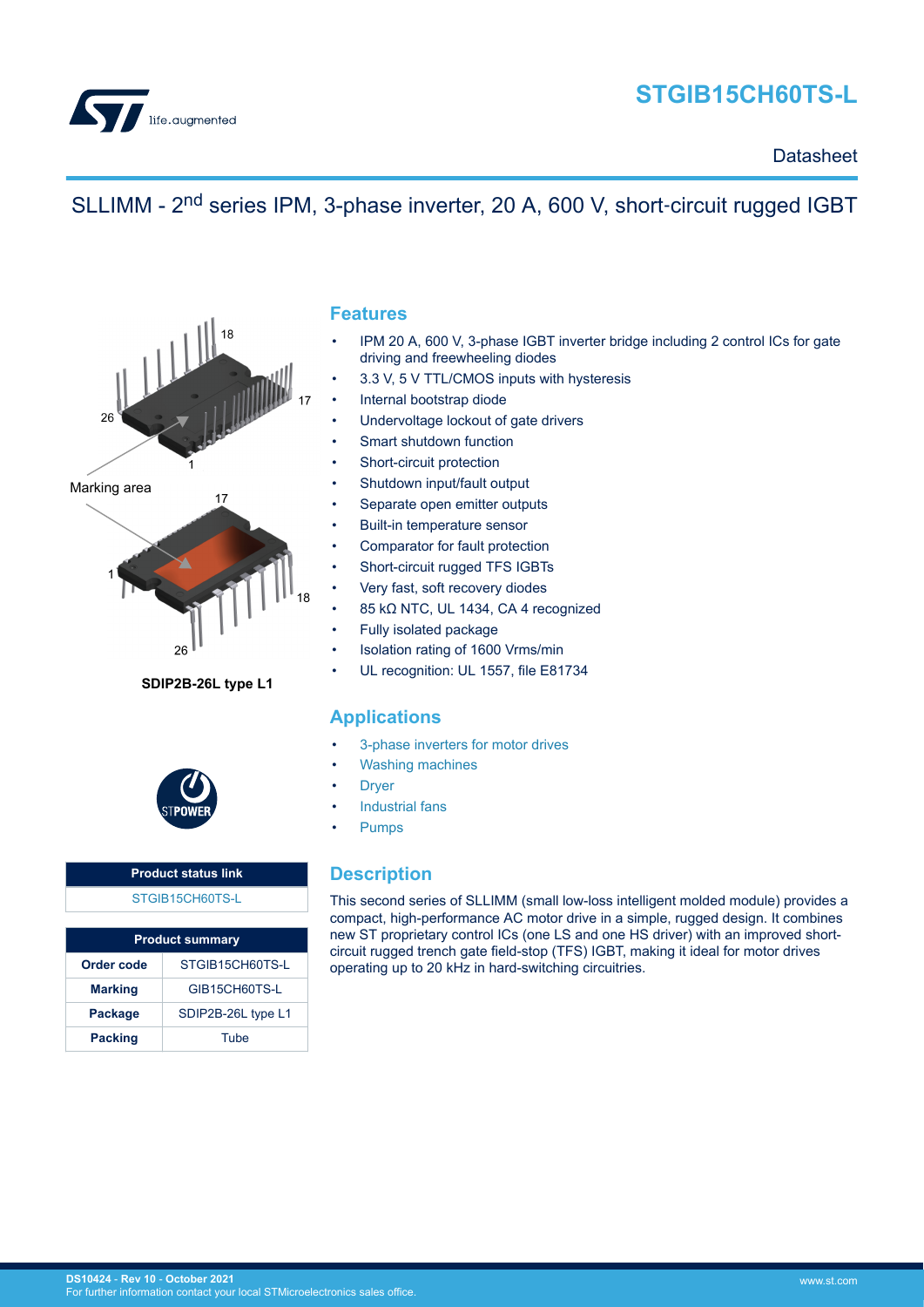# <span id="page-1-0"></span>**1 Internal schematic and pin description**

### **Figure 1. Internal schematic diagram and pin configuration**



GIPG120520140842FSR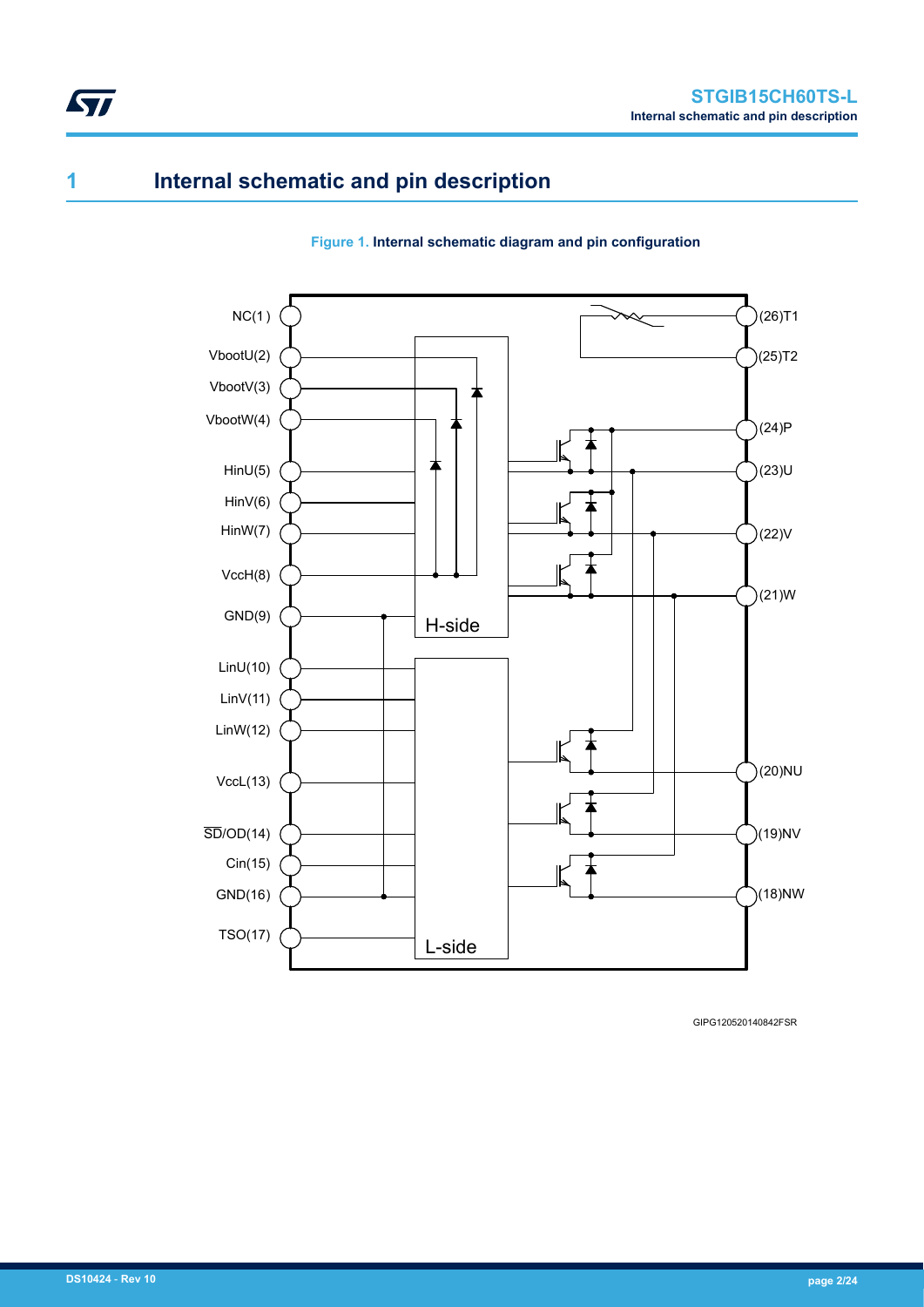## **Table 1. Pin description**

| Pin             | <b>Symbol</b>          | <b>Description</b>                                                 |
|-----------------|------------------------|--------------------------------------------------------------------|
| 1               | <b>NC</b>              | ä,                                                                 |
| $\overline{2}$  | <b>VBOOTu</b>          | Bootstrap voltage for U phase                                      |
| 3               | <b>VBOOTv</b>          | Bootstrap voltage for V phase                                      |
| 4               | <b>VBOOTw</b>          | Bootstrap voltage for W phase                                      |
| 5               | <b>HINu</b>            | High-side logic input for U phase                                  |
| 6               | <b>HIN<sub>V</sub></b> | High-side logic input for V phase                                  |
| $\overline{7}$  | <b>HINw</b>            | High-side logic input for W phase                                  |
| 8               | <b>VCCH</b>            | High-side low voltage power supply                                 |
| 9               | <b>GND</b>             | Ground                                                             |
| 10              | <b>LINu</b>            | Low-side logic input for U phase                                   |
| 11              | LIN <sub>v</sub>       | Low-side logic input for V phase                                   |
| 12 <sup>2</sup> | <b>LIN<sub>w</sub></b> | Low-side logic input for W phase                                   |
| 13              | <b>VCCL</b>            | Low-side low voltage power supply                                  |
| 14              | $\overline{SD}$ /OD    | Shutdown logic input (active low) / open-drain (comparator output) |
| 15              | <b>CIN</b>             | Comparator input                                                   |
| 16              | <b>GND</b>             | Ground                                                             |
| 17              | <b>TSO</b>             | Temperature sensor output                                          |
| 18              | <b>NW</b>              | Negative DC input for W phase                                      |
| 19              | <b>NV</b>              | Negative DC input for V phase                                      |
| 20              | <b>NU</b>              | Negative DC input for U phase                                      |
| 21              | W                      | W phase output                                                     |
| 22              | $\vee$                 | V phase output                                                     |
| 23              | U                      | U phase output                                                     |
| 24              | P                      | Positive DC input                                                  |
| 25              | T <sub>2</sub>         | NTC thermistor terminal 2                                          |
| 26              | T1                     | NTC thermistor terminal 1                                          |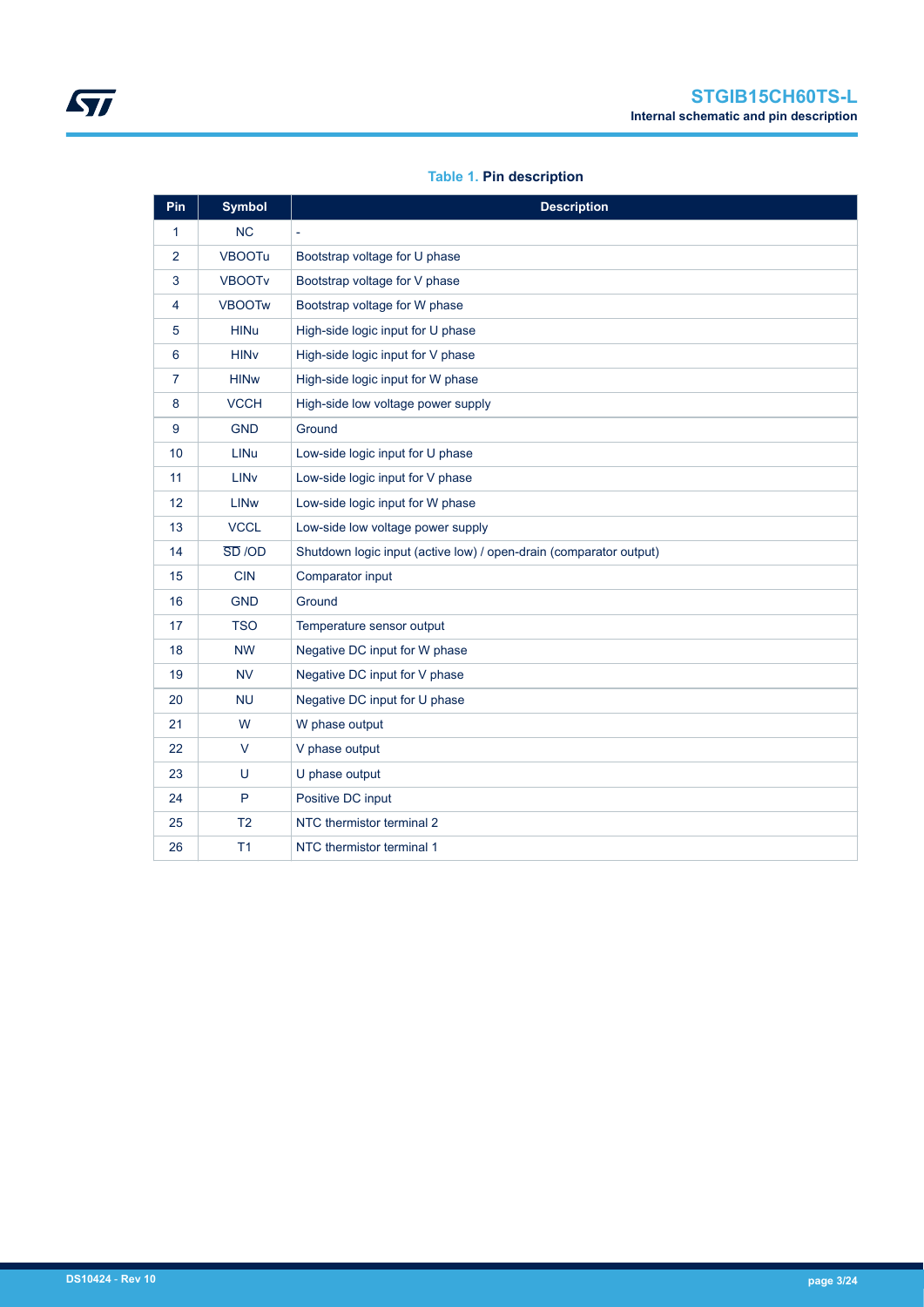# <span id="page-3-0"></span>**2 Absolute maximum ratings**

## $T_J$  = 25 °C unless otherwise noted.

| <b>Symbol</b>    | <b>Parameter</b>                                                                                                                            | Value | <b>Unit</b>    |
|------------------|---------------------------------------------------------------------------------------------------------------------------------------------|-------|----------------|
| $V_{PN}$         | Supply voltage applied between $P - N_{11}$ , $-N_{1}$ , $-N_{1}$                                                                           | 450   | $\vee$         |
| $V_{PN(surge)}$  | Supply voltage (surge) applied between $P - N_{U}$ , $-N_{V}$ , $-N_{W}$                                                                    | 500   | V              |
| $V_{CES}$        | Collector-emitter voltage each IGBT                                                                                                         | 600   | $\vee$         |
|                  | Continuous collector current each IGBT ( $T_c$ = 25 °C)                                                                                     | 20    | $\overline{A}$ |
| $H_{\rm C}$      | Continuous collector current each IGBT ( $T_c$ = 80 °C)                                                                                     | 15    |                |
| $H_{\rm CP}$     | Peak collector current each IGBT (less than 1 ms)                                                                                           | 40    | $\overline{A}$ |
| P <sub>TOT</sub> | Total power dissipation at $T_c = 25$ °C each IGBT                                                                                          | 81    | W              |
| t <sub>scw</sub> | Short circuit withstand time, $V_{CF}$ = 300 V, T <sub>J</sub> = 125 °C, V <sub>CC</sub> = V <sub>hoot</sub> = 15 V,<br>$V_{IN}$ = 0 to 5 V | 5     | $\mu s$        |

## **Table 2. Inverter part**

## **Table 3. Control part**

| <b>Symbol</b>          | <b>Parameter</b>                                                                | Min.                  | Max.                   | <b>Unit</b> |
|------------------------|---------------------------------------------------------------------------------|-----------------------|------------------------|-------------|
| $V_{\rm CC}$           | Supply voltage applied between $V_{CCH}$ -GND, $V_{CCl}$ -GND                   | $-0.3$                | 20                     | $\vee$      |
| <b>V</b> BOOT          | Bootstrap voltage                                                               | $-0.3$                | 619                    | V           |
| <b>VOUT</b>            | Output voltage applied between U, V, W and GND                                  | $V_{\text{ROT}}$ - 21 | $V_{\text{ROT}}$ + 0.3 | $\vee$      |
| <b>V<sub>CIN</sub></b> | Comparator input voltage                                                        | $-0.3$                | 20                     | V           |
| $V_{IN}$               | Logic input voltage applied between HIN <sub>x</sub> , LIN <sub>x</sub> and GND | $-0.3$                | 15                     | V           |
| $V_{SD}^{-}/OD$        | Open-drain voltage                                                              | $-0.3$                | 7                      | V           |
| $I_{SD}$ /OD           | Open-drain sink current                                                         |                       | 10                     | mA          |
| V <sub>TSO</sub>       | Temperature sensor output voltage                                               | $-0.3$                | 5.5                    | $\vee$      |
| I <sub>TSO</sub>       | Temperature sensor output current                                               |                       | 7                      | mA          |

## **Table 4. Total system**

| <b>Symbol</b>          | Parameter                                                                                             | Value        | <b>Unit</b> |
|------------------------|-------------------------------------------------------------------------------------------------------|--------------|-------------|
| <b>V<sub>ISO</sub></b> | Isolation with stand voltage applied between each pin and heat sink plate<br>$(AC voltage, t = 60 s)$ | 1600         | <b>Vrms</b> |
| T,                     | Power chips operating junction temperature range                                                      | $-40$ to 175 | °C          |
| Тc                     | Module operation case temperature range                                                               | $-40$ to 125 | °C          |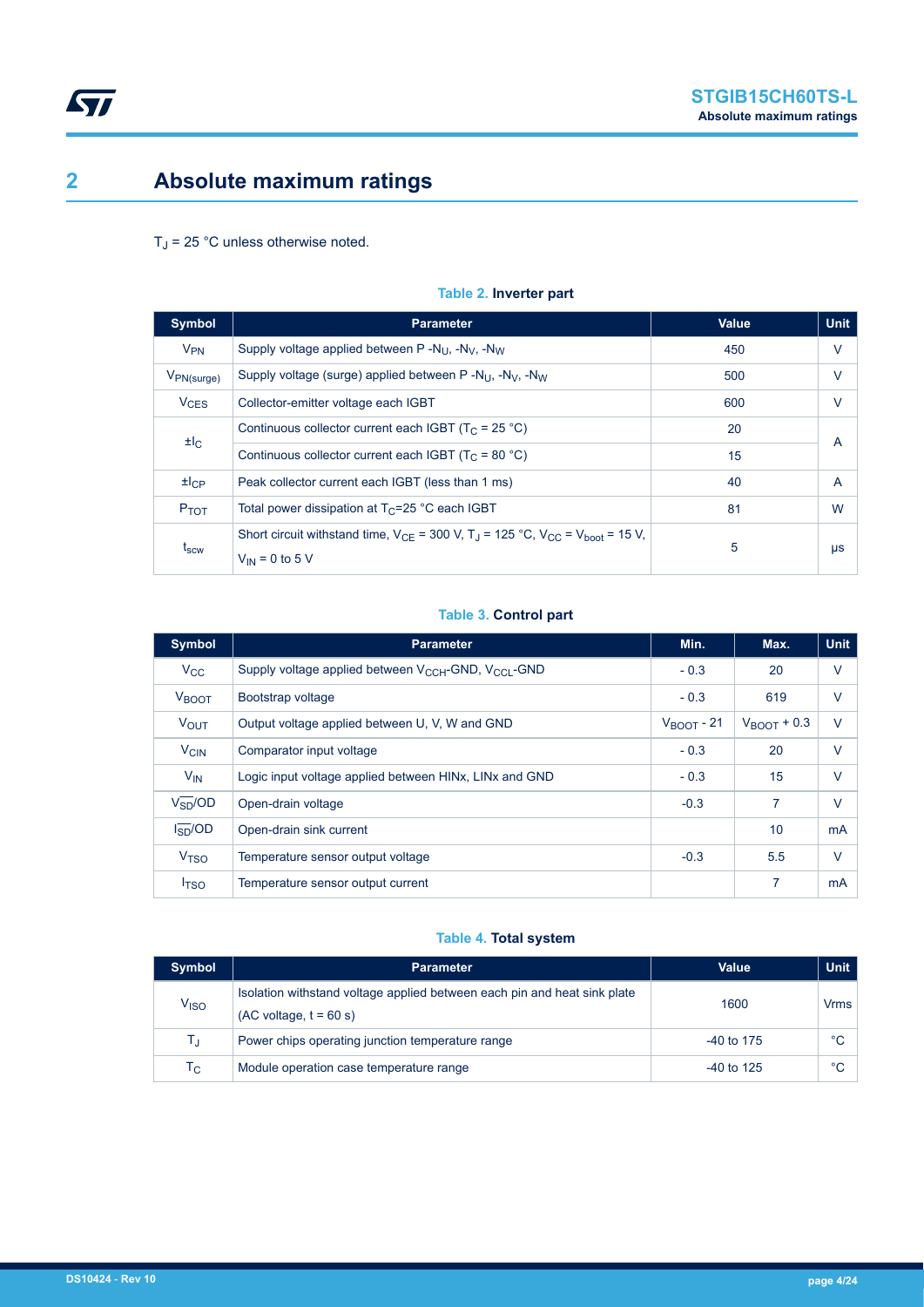# <span id="page-4-0"></span>**2.1 Thermal data**

## **Table 5. Thermal data**

| <b>Symbol</b> | <b>Parameter</b>                                        | Value | <b>Unit</b>   |
|---------------|---------------------------------------------------------|-------|---------------|
| $R_{thJC}$    | Thermal resistance, junction-to-case single IGBT<br>.85 |       | $\degree$ C/W |
|               | Thermal resistance, junction-to-case single diode       |       |               |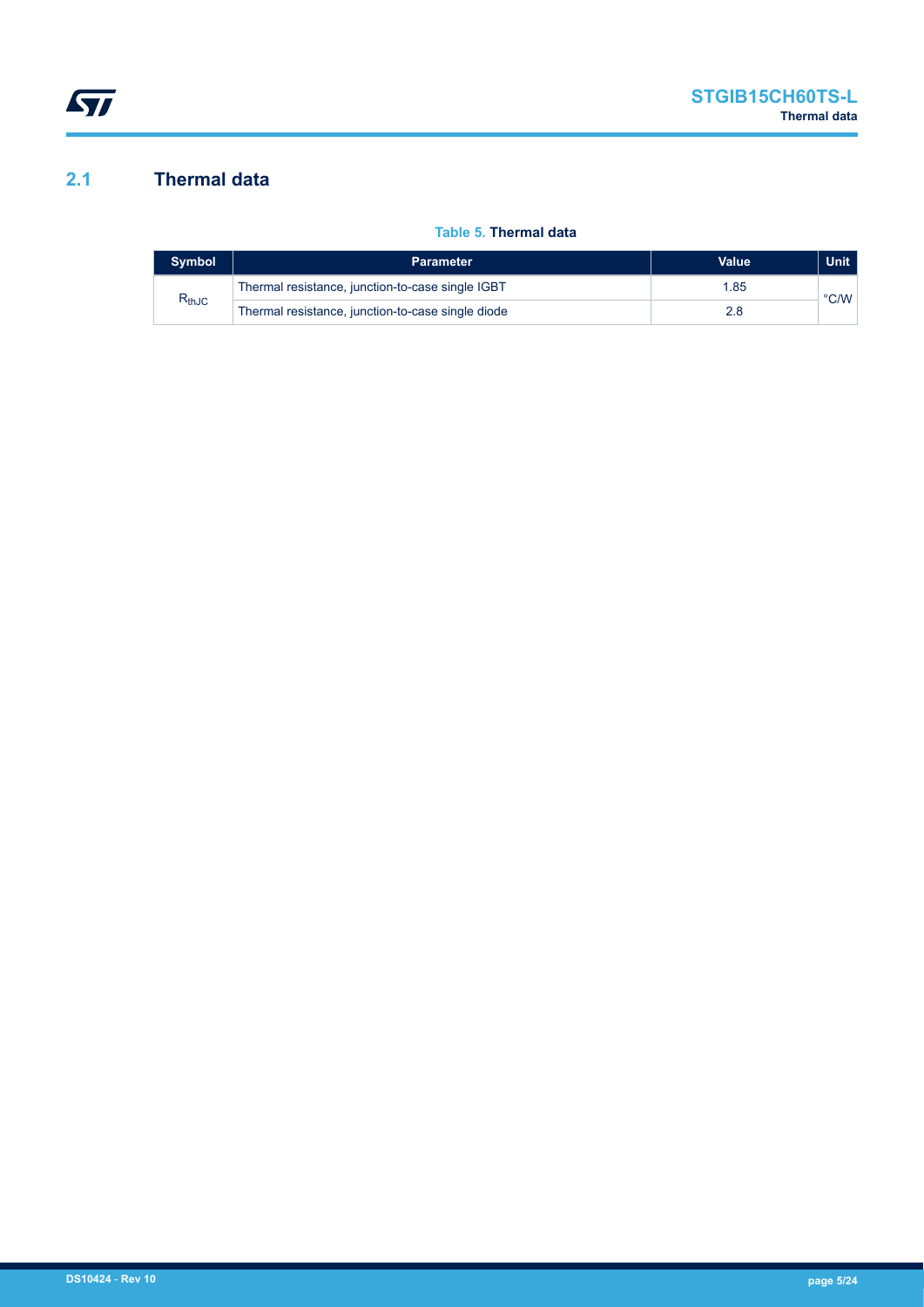# <span id="page-5-0"></span>**3 Electrical characteristics**

 $T_J$  = 25 °C unless otherwise specified.

# **3.1 Inverter part**

| <b>Symbol</b> | <b>Parameter</b>                        | <b>Test conditions</b>                                                                                                                                                                                                                   | Min.                                                 | Typ.         | Max. | <b>Unit</b> |
|---------------|-----------------------------------------|------------------------------------------------------------------------------------------------------------------------------------------------------------------------------------------------------------------------------------------|------------------------------------------------------|--------------|------|-------------|
| $I_{CES}$     | Collector-cut off current               | $V_{CF}$ = 600 V, $V_{CC}$ = $V_{boot}$ = 15 V                                                                                                                                                                                           | ٠                                                    |              | 100  | μA          |
| $V_{CE(sat)}$ | Collector-emitter saturation<br>voltage | $V_{\text{CC}} = V_{\text{boot}} = 15 \text{ V}, V_{\text{IN}}^{(1)} = 0 \text{ to } 5 \text{ V},$<br>$I_C = 15 A$<br>$V_{\text{CC}} = V_{\text{boot}} = 15 \text{ V}, V_{\text{IN}}^{(1)} = 0 \text{ to } 5 \text{ V},$<br>$I_C = 20 A$ | $\overline{\phantom{0}}$<br>$\overline{\phantom{0}}$ | 1.55<br>1.65 | 2.1  | $\vee$      |
| $V_F$         | Diode forward voltage                   | $V_{IN} = 0$ V, $I_C = 15$ A<br>$V_{IN} = 0 V, I_C = 20 A$                                                                                                                                                                               | $\overline{\phantom{a}}$<br>$\overline{\phantom{a}}$ | 1.54<br>1.65 | 2.15 | $\vee$<br>٧ |

*1. Applied between HINx, LINx and GND for x = U, V, W.*

| <b>Symbol</b>               | <b>Parameter</b>          | <b>Test conditions</b>                                                                                                                                                                                                                 | Min.                     | Typ. | Max.                     | <b>Unit</b> |
|-----------------------------|---------------------------|----------------------------------------------------------------------------------------------------------------------------------------------------------------------------------------------------------------------------------------|--------------------------|------|--------------------------|-------------|
| $t_{on}$ <sup>(1)</sup>     | Turn-on time              |                                                                                                                                                                                                                                        | $\overline{\phantom{a}}$ | 320  | $\overline{\phantom{a}}$ |             |
| $t_{c(0n)}$ <sup>(1)</sup>  | Cross-over time on        |                                                                                                                                                                                                                                        | $\overline{\phantom{a}}$ | 160  | ÷                        |             |
| $t_{off}$ <sup>(1)</sup>    | Turn-off time             | $V_{DD}$ = 300 V, $V_{CC}$ = $V_{boot}$ = 15 V,<br>$V_{\text{IN}}^{(2)} = 0$ to 5 V, I <sub>C</sub> = 15 A<br>$V_{DD}$ = 300 V, V <sub>CC</sub> = V <sub>boot</sub> = 15 V,<br>$V_{\text{IN}}^{(2)} = 0$ to 5 V, I <sub>C</sub> = 20 A | $\overline{\phantom{a}}$ | 510  | $\overline{\phantom{a}}$ | ns          |
| $t_{C(Off)}$ <sup>(1)</sup> | Cross-over time off       |                                                                                                                                                                                                                                        | $\overline{\phantom{a}}$ | 102  | $\overline{\phantom{a}}$ |             |
| $t_{rr}$                    | Reverse recovery time     |                                                                                                                                                                                                                                        | $\overline{\phantom{a}}$ | 290  | $\sim$                   |             |
| $E_{on}$                    | Turn-on switching energy  |                                                                                                                                                                                                                                        | $\overline{\phantom{a}}$ | 440  | $\overline{\phantom{a}}$ |             |
| $E_{\text{off}}$            | Turn-off switching energy |                                                                                                                                                                                                                                        | $\overline{\phantom{a}}$ | 213  | $\overline{\phantom{a}}$ | μJ          |
| $E_{rr}$                    | Reverse recovery energy   |                                                                                                                                                                                                                                        | $\overline{\phantom{a}}$ | 59   | $\overline{\phantom{a}}$ |             |
| $t_{on}$ <sup>(1)</sup>     | Turn-on time              |                                                                                                                                                                                                                                        | $\overline{\phantom{a}}$ | 338  | $\overline{\phantom{a}}$ |             |
| $t_{c(on)}$ <sup>(1)</sup>  | Cross-over time on        |                                                                                                                                                                                                                                        |                          | 178  | $\overline{\phantom{a}}$ |             |
| $t_{off}$ <sup>(1)</sup>    | Turn-off time             |                                                                                                                                                                                                                                        | $\overline{\phantom{a}}$ | 500  | $\overline{\phantom{a}}$ | ns          |
| $t_{\text{C(Off)}}^{(1)}$   | Cross-over time off       |                                                                                                                                                                                                                                        | $\overline{\phantom{a}}$ | 92   | $\overline{\phantom{a}}$ |             |
| $t_{rr}$                    | Reverse recovery time     |                                                                                                                                                                                                                                        | $\overline{\phantom{a}}$ | 300  | $\overline{\phantom{a}}$ |             |
| $E_{on}$                    | Turn-on switching energy  |                                                                                                                                                                                                                                        | $\overline{\phantom{a}}$ | 624  | $\overline{\phantom{a}}$ |             |
| $E_{\text{off}}$            | Turn-off switching energy |                                                                                                                                                                                                                                        | $\overline{\phantom{a}}$ | 296  | ÷                        | μJ          |
| $E_{rr}$                    | Reverse recovery energy   |                                                                                                                                                                                                                                        | $\overline{\phantom{a}}$ | 80   | $\overline{\phantom{a}}$ |             |

#### **Table 7. Inductive load switching time and energy**

*1. ton and toff include the propagation delay time of the internal drive. tc(on) and tc(off) are the switching times of the IGBT itself under the internally given gate driving condition.*

*2. Applied between HINx, LINx and GND for x = U, V, W.*

**Table 6. Static**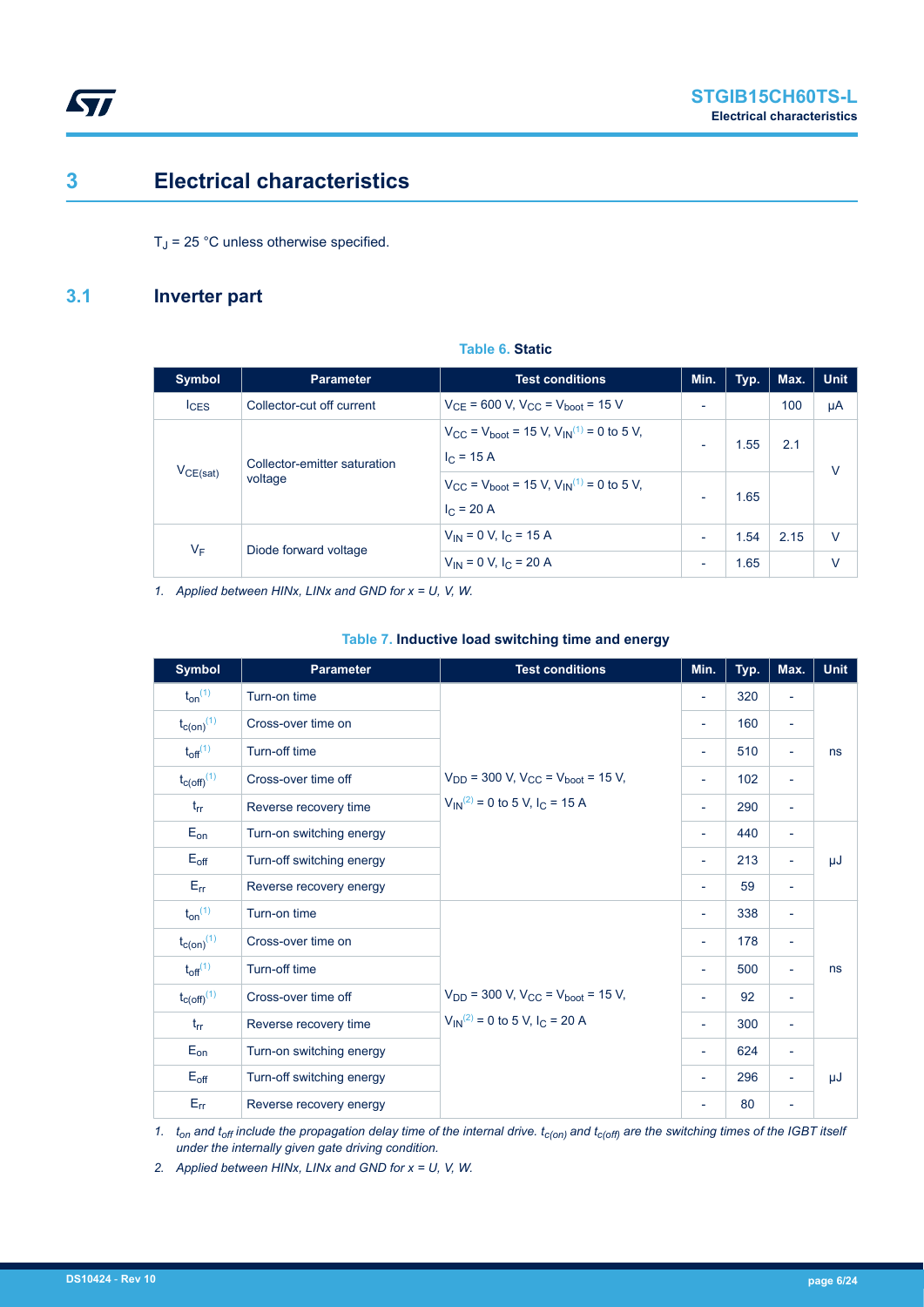







AM09223V1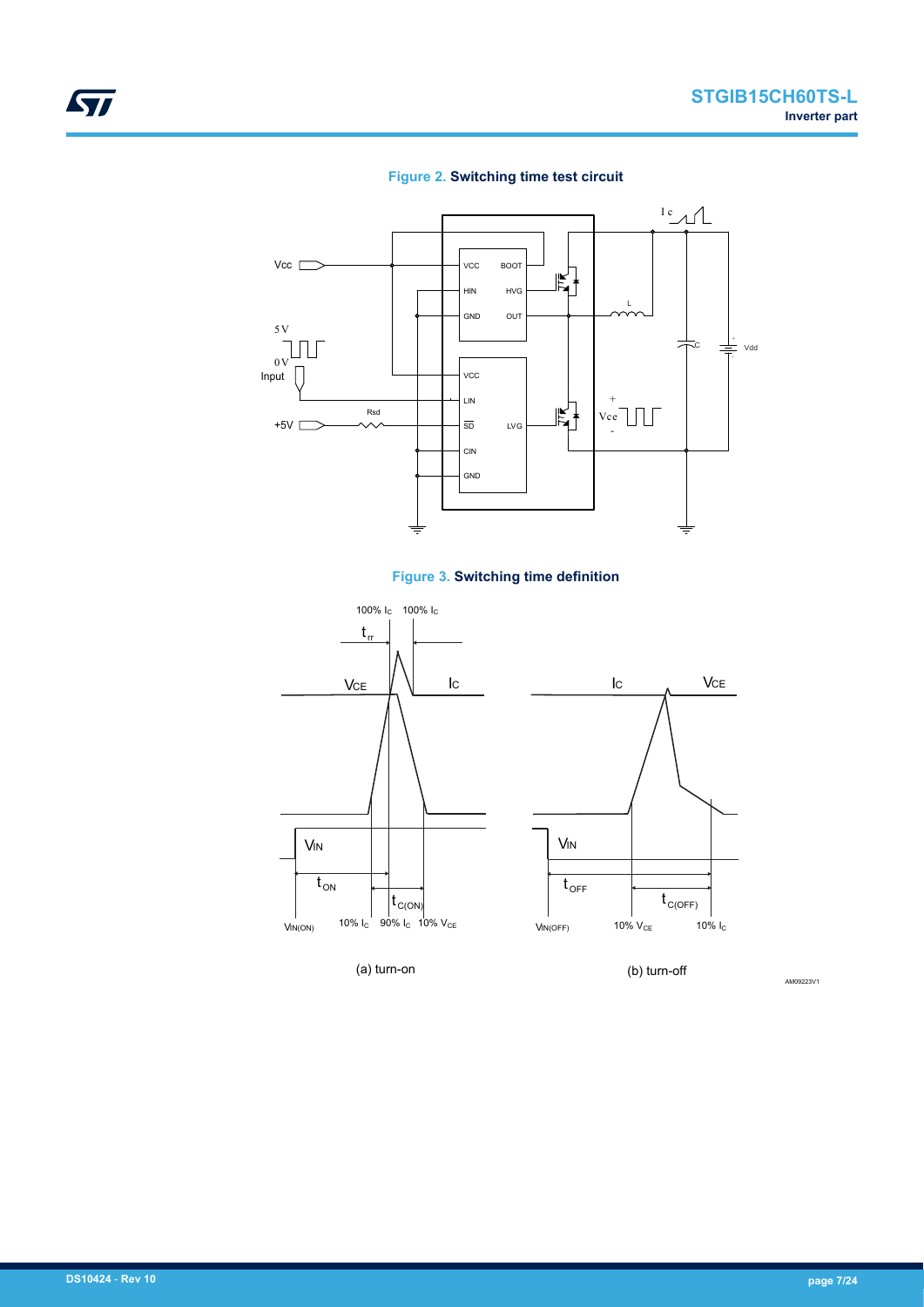# **3.2 Control/protection parts**

<span id="page-7-0"></span> $\sqrt{2}$ 

| <b>Symbol</b>          | <b>Parameter</b>                                   | <b>Test condition</b>                                                                              | Min.           | Typ.         | Max.         | <b>Unit</b> |
|------------------------|----------------------------------------------------|----------------------------------------------------------------------------------------------------|----------------|--------------|--------------|-------------|
| $V_{\rm{il}}$          | Low logic level voltage                            |                                                                                                    |                |              | 0.8          | V           |
| $V_{ih}$               | High logic level voltage                           |                                                                                                    | $\overline{2}$ |              |              | $\vee$      |
| $I_{INh}$              | IN logic "1" input bias current                    | $IN_x = 15 V$                                                                                      | 80             | 150          | 200          | μA          |
| <b>I<sub>INI</sub></b> | IN logic "0" input bias current                    | $IN_x = 0 V$                                                                                       |                |              | $\mathbf{1}$ | μA          |
|                        |                                                    | <b>High-side</b>                                                                                   |                |              |              |             |
| V <sub>CC_hys</sub>    | V <sub>CC</sub> UV hysteresis                      |                                                                                                    | 1.2            | 1.4          | 1.7          | $\vee$      |
| $V_{CCH_th(0n)}$       | V <sub>CCH</sub> UV turn-on threshold              |                                                                                                    | 11             | 11.5         | 12           | V           |
| $V_{CCH\_th(off)}$     | V <sub>CCH</sub> UV turn-off threshold             |                                                                                                    | 9.6            | 10.1         | 10.6         | V           |
| V <sub>BS</sub> hys    | V <sub>BS</sub> UV hysteresis                      |                                                                                                    | 0.5            | $\mathbf{1}$ | 1.6          | V           |
| $V_{BS_th(0n)}$        | V <sub>BS</sub> UV turn-on threshold               |                                                                                                    | 10.1           | 11           | 11.9         | $\vee$      |
| $V_{BS_th(off)}$       | V <sub>BS</sub> UV turn-off threshold              |                                                                                                    | 9.1            | 10           | 10.9         | V           |
| l <sub>QBSU</sub>      | Under voltage V <sub>BS</sub> quiescent<br>current | $V_{BS}$ = 9 V, HINx <sup>(1)</sup> = 5 V                                                          |                | 55           | 75           | μA          |
| lQBS                   | V <sub>BS</sub> quiescent current                  | $V_{CC}$ = 15 V, HINx <sup>(1)</sup> = 5 V                                                         |                | 125          | 170          | μA          |
| $I_{\text{qccu}}$      | Under voltage quiescent supply<br>current          | $V_{CC}$ = 9 V, HINx <sup>(1)</sup> = 0 V                                                          |                | 190          | 250          | μA          |
| $I_{\text{qcc}}$       | Quiescent current                                  | $V_{CC}$ = 15 V, HINx <sup>(1)</sup> = 0 V                                                         |                | 560          | 730          | μA          |
| $R_{DS(on)}$           | <b>BS driver ON resistance</b>                     |                                                                                                    |                | 150          |              | Ω           |
|                        |                                                    | <b>Low-side</b>                                                                                    |                |              |              |             |
| V <sub>CC_hys</sub>    | V <sub>CC</sub> UV hysteresis                      |                                                                                                    | 1.1            | 1.4          | 1.6          | $\vee$      |
| $V_{CCL_th(0n)}$       | V <sub>CCI</sub> UV turn-on threshold              |                                                                                                    | 10.4           | 11.6         | 12.4         | V           |
| $V_{CCL_th(off)}$      | V <sub>CCL</sub> UV turn-off threshold             |                                                                                                    | 9.0            | 10.3         | 11           | V           |
| $I_{\text{qccu}}$      | Under voltage quiescent supply<br>current          | $V_{\text{CC}}$ = 10 V,<br>$\overline{SD}$ pulled to 5 V through R <sub>SD</sub> = 10 k $\Omega$ , |                | 600          | 800          | μA          |
|                        |                                                    | $CIN = LINx^{(1)} = 0 V$                                                                           |                |              |              |             |
| $I_{\text{qcc}}$       | Quiescent current                                  | $V_{CC}$ = 15 V, $\overline{SD}$ = 5 V,                                                            |                | 700          | 900          | μA          |
|                        |                                                    | $CIN = LINx^{(1)} = 0 V$                                                                           |                |              |              |             |
| V <sub>SSD</sub>       | Smart SD unlatch threshold                         |                                                                                                    | 0.5            | 0.6          | 0.75         | V           |
| <b>I</b> sph           | SD logic "1" input bias current                    | $\overline{SD}$ = 5 V                                                                              | 25             | 50           | 70           | μA          |
| I <sub>SDI</sub>       | SD logic "0" input bias current                    | $\overline{SD} = 0 \text{ V}$                                                                      |                |              | $\mathbf{1}$ | μA          |

### **Table 8. High- and low-side drivers**

*1. Applied between HINx, LINx and GND for x = U, V, W.*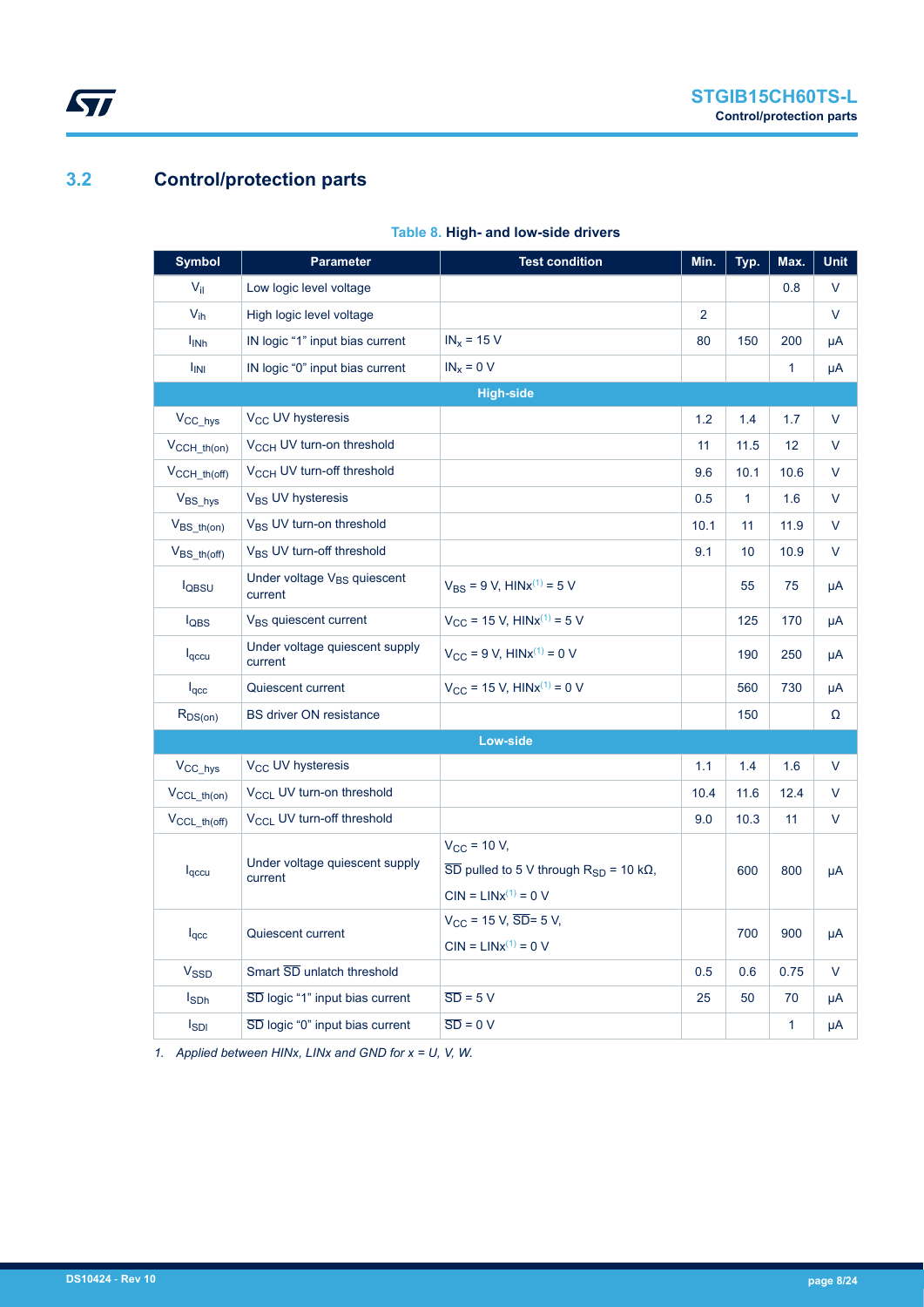|  |  | Table 9. Temperature sensor output |  |  |
|--|--|------------------------------------|--|--|
|--|--|------------------------------------|--|--|

<span id="page-8-0"></span>

| <b>Symbol</b>    | <b>Parameter</b>                                | Test condition <b>T</b> | Min.  | Typ. | Max.  | <b>Unit</b> |
|------------------|-------------------------------------------------|-------------------------|-------|------|-------|-------------|
| V <sub>TSO</sub> | Temperature sensor output<br>voltage            | $T_{\rm J}$ = 25 °C     | 0.974 | 1.16 | 1.345 | V           |
| <b>ITSO SNK</b>  | Temperature sensor sink current<br>capability   |                         |       | 0.1  |       | mA          |
| <b>ITSO SRC</b>  | Temperature sensor source<br>current capability |                         | 4     |      |       | mA          |

# Table 10. Sense comparator (V<sub>CC</sub> = 15 V, unless otherwise is specified)

| <b>Symbol</b>         | <b>Parameter</b>                       | <b>Test condition</b>                                                                                                                        | Min.   | Typ. | Max. | <b>Unit</b> |
|-----------------------|----------------------------------------|----------------------------------------------------------------------------------------------------------------------------------------------|--------|------|------|-------------|
| <b>ICIN</b>           | CIN input bias current                 | $V_{CIN} = 1 V$                                                                                                                              | $-0.2$ |      | 0.2  | μA          |
| $V_{ref}$             | Internal reference voltage             |                                                                                                                                              | 460    | 510  | 560  | mV          |
| <b>V<sub>OD</sub></b> | Open-drain low level output<br>voltage | $I_{\text{od}}$ = 5 mA                                                                                                                       |        |      | 500  | mV          |
| t <sub>CIN</sub> SD   | $C_{IN}$ comparator delay to $SD$      | $\overline{SD}$ pulled to 5 V through R <sub>SD</sub> = 10 kΩ;<br>measured applying a voltage step 0-1 V<br>to pin CIN;<br>50% CIN to 90% SD | 240    | 320  | 410  | ns          |
| SR <sub>SD</sub>      | SD fall slew rate                      | $\overline{SD}$ pulled to 5 V through R <sub>SD</sub> = 10 kΩ;<br>$C_1 = 1$ nF through $\overline{SD}$ and ground;<br>90% SD to 10% SD       |        | 25   |      | $V/\mu s$   |

The comparator stays enabled even if  $V_{CC}$  is in the UVLO condition but higher than 4 V.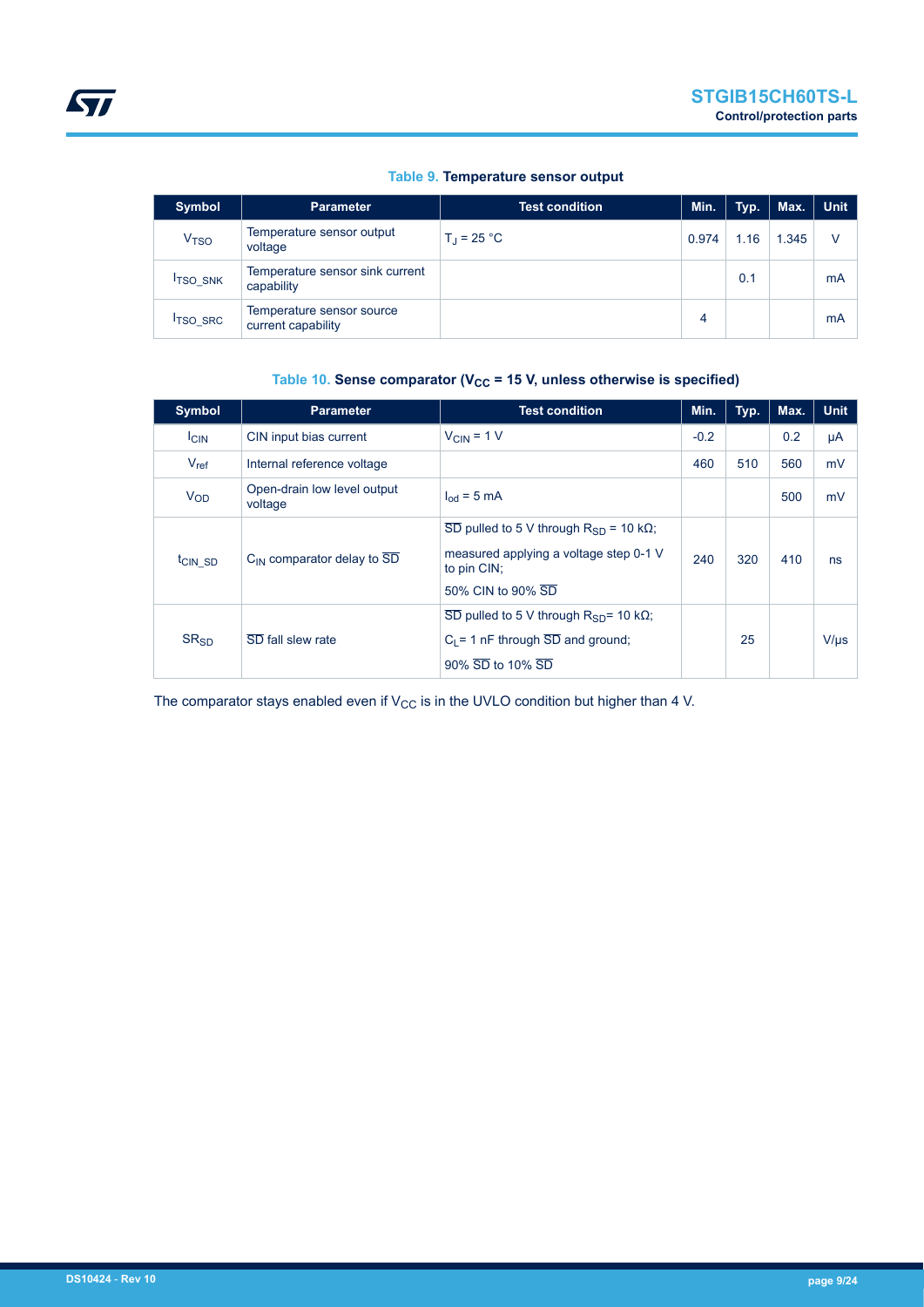# <span id="page-9-0"></span>**4 Fault management**

The device integrates an open-drain output connected to the  $\overline{SD}$  pin. As soon as a fault occurs, the open-drain is activated and the LVGx outputs are forced low. Two types of fault can be identified:

- Overcurrent (OC) sensed by the internal comparator (see more detail in [Section 4.1 Smart shutdown](#page-10-0) [function\)](#page-10-0);
- Undervoltage on supply voltage  $(V_{CC})$

Each fault enables the SD open drain for a different time, as described in the following table.

| <b>Symbol</b> | <b>Parameter</b>            | Event time $(1)$                                            | SD open-drain enable time result (1)(2) |
|---------------|-----------------------------|-------------------------------------------------------------|-----------------------------------------|
| OC.           | Over-current event          | $\leq$ 24 µs                                                | $24 \mu s$                              |
|               |                             | $> 24$ µs                                                   | OC time                                 |
| <b>UVLO</b>   | Under-voltage lockout event | $\leq 70$ µs                                                | $70 \mu s$                              |
|               |                             | $> 70 \mu s$                                                |                                         |
|               |                             | until the VCC_LS exceeds the<br>VCC LS UV turn ON threshold | UVLO time                               |

#### **Table 11. Fault timing**

*1. Typical value (-40 °C ≤ T<sup>J</sup> ≤ +125 °C).*

*2. Without contribution of the RC network on SD.*

Actually, the device remains in a fault condition  $(5D)$  at low logic level and LVGx outputs disabled) for a time also depending on the RC network connected to the  $\overline{SD}$  pin. The network generates a time contribution that is added to the internal value.

#### **Figure 4. Overcurrent timing (without contribution of the RC network on SD)**



GIPG120520141638FSR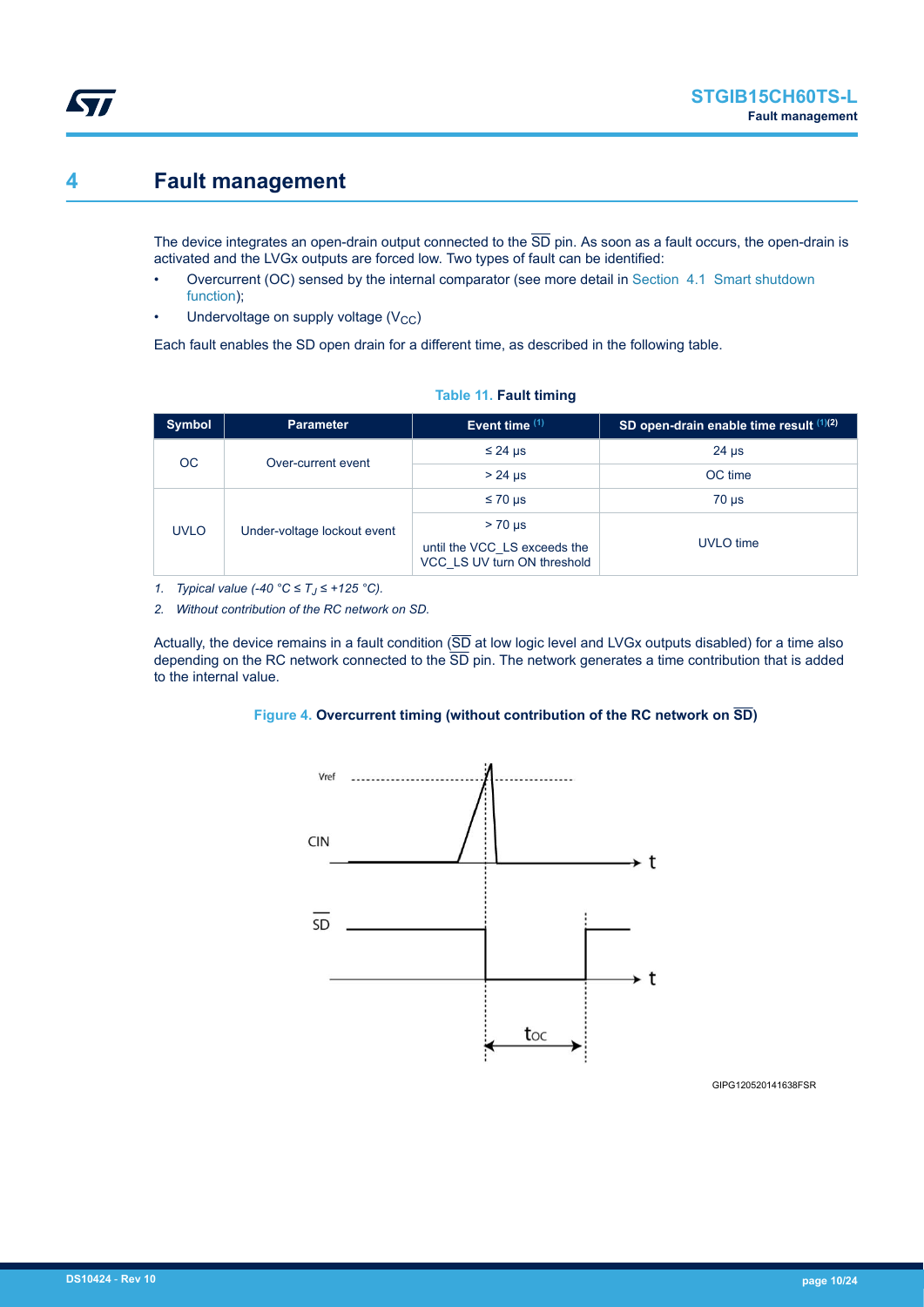<span id="page-10-0"></span>

### **Figure 5. UVLO timing (without contribution of the RC network on SD)**

## **4.1 Smart shutdown function**

The device integrates a comparator committed to the fault sensing function. The comparator input can be connected to an external shunt resistor in order to implement a simple overcurrent detection function. The output signal of the comparator is fed to an integrated MOSFET with the open drain output available on the SD input. When the comparator triggers, the device is set in shutdown state and its outputs are all set to low level.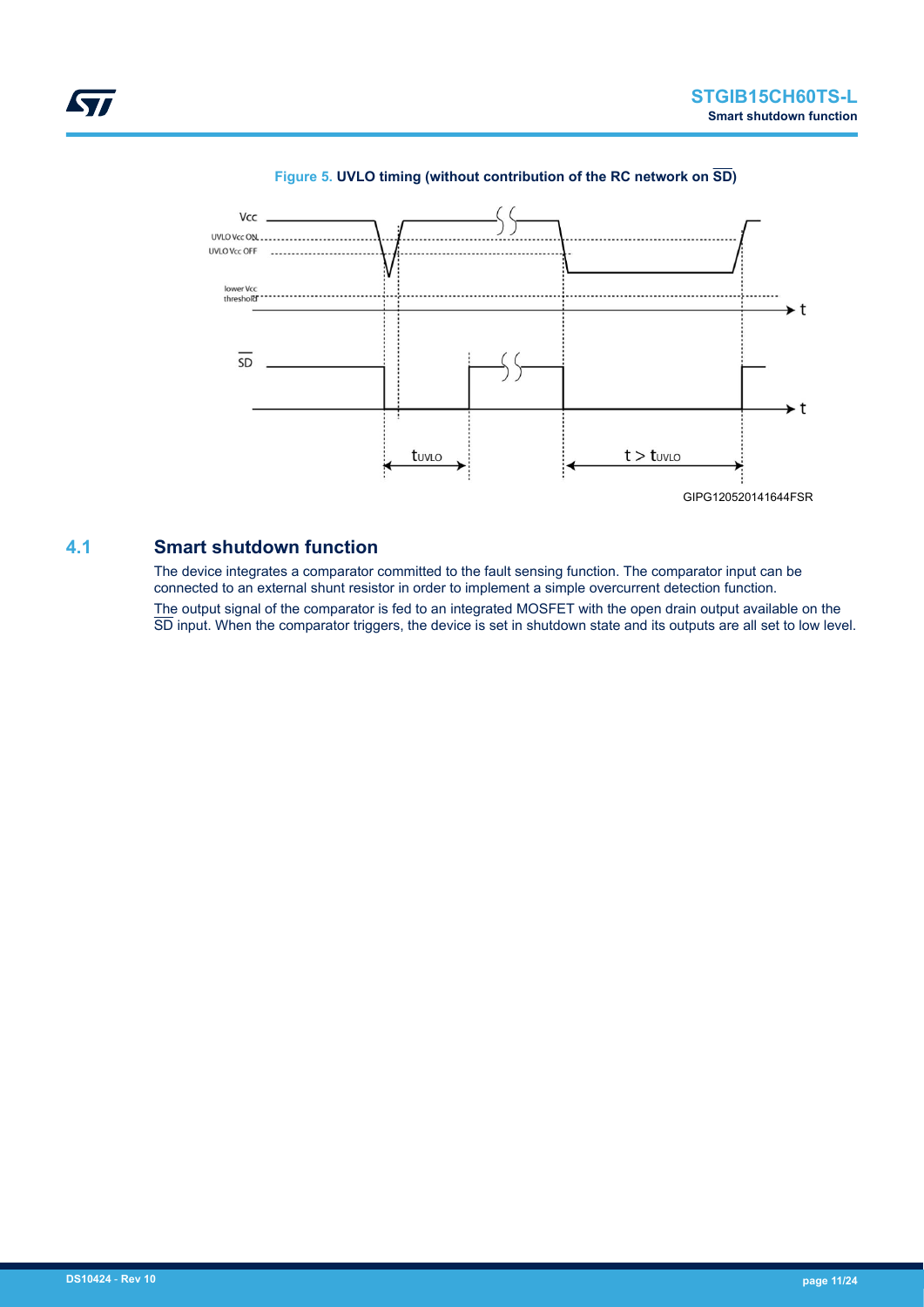

**Figure 6. Smart shutdown timing waveforms in case of overcurrent event**

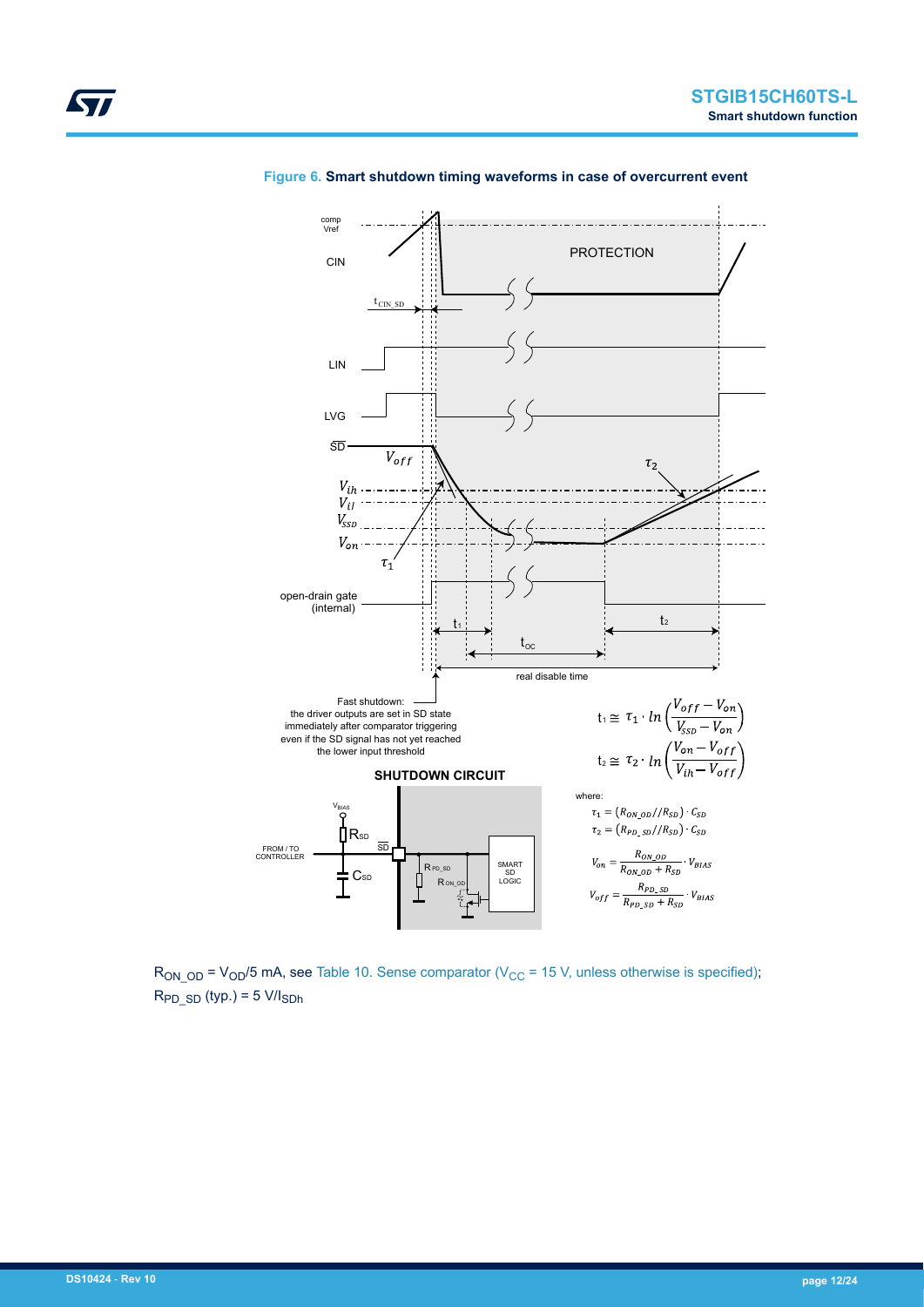In common overcurrent protection designs, the comparator output is usually connected to the  $\overline{\text{SD}}$  input and an RC network is connected to this  $\overline{SD}$  line in order to provide a mono-stable circuit which implements a protection time that follows the fault condition.

As opposed to common fault detection systems, the device smart shutdown architecture allows the immediate turn-off of output gates driver in case of fault, by minimizing the propagation delay between the fault detection event and the actual switching off of the outputs. In fact, the time delay between the fault and the turning off of the outputs is no longer dependent on the RC value of the external network connected to the pin.

In the smart shutdown circuitry, the fault signal has a preferential path which directly switches off the outputs after the comparator triggering.

At the same time, the internal logic turns on the open-drain output and holds it on until the  $\overline{SD}$  voltage goes below the  $V_{\text{SSD}}$  threshold and the  $t_{\text{oc}}$  time is elapsed.

The driver outputs restart following the input pins as soon as the voltage at the  $\overline{SD}$  pin reaches the higher threshold of the SD logic input.

The smart shutdown system provides the possibility to increase the time constant of the external RC network (i.e., the disable time after the fault event) up to very high values without increasing the delay time of the protection.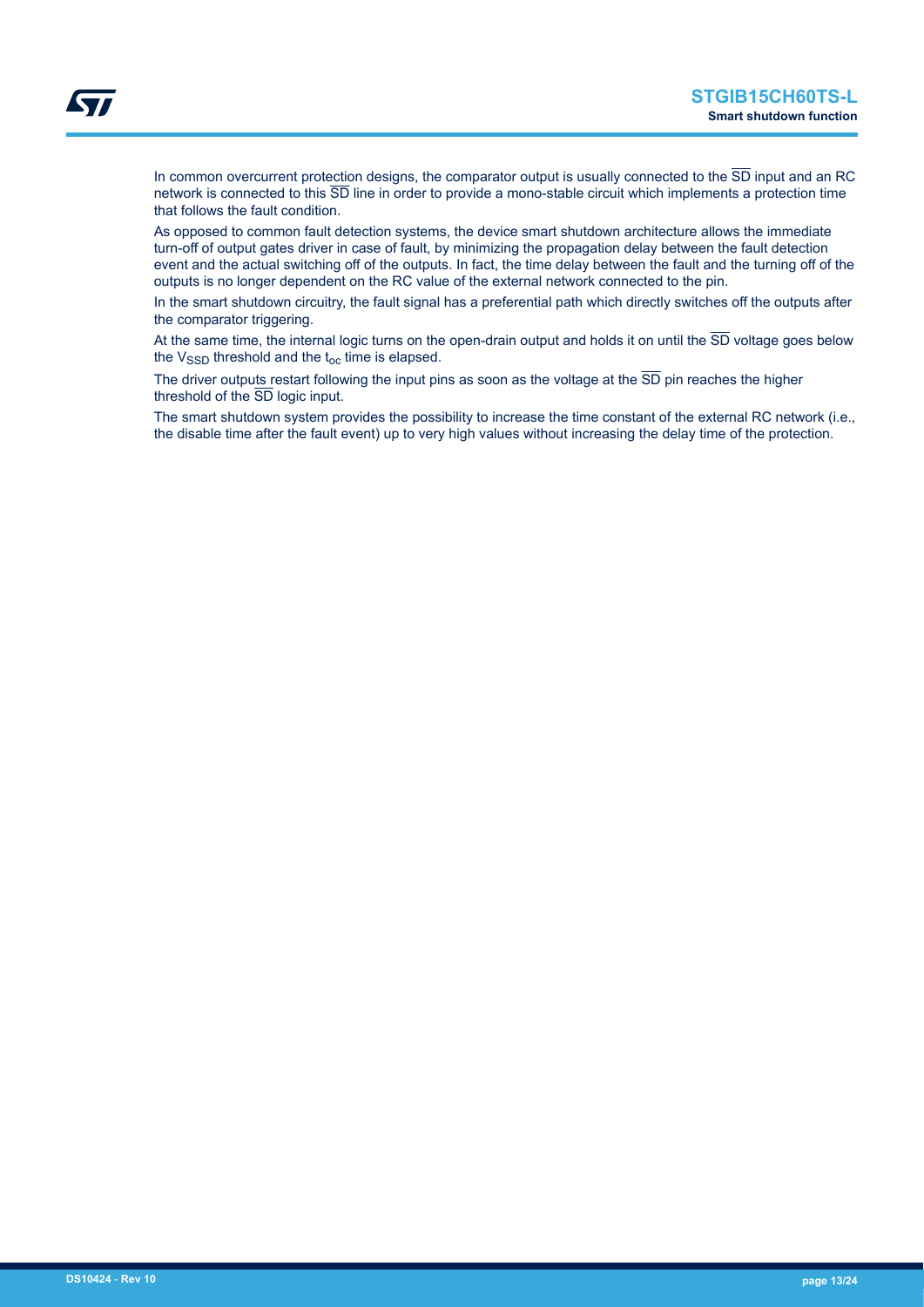# <span id="page-13-0"></span>**5 Temperature monitoring solutions**

# **5.1 TSO output**

The device integrates a temperature sensor. A voltage proportional to the die temperature is available on the TSO pin. When this function is not used, the pin can be left floating.

## IGBT110820161234TSO 2.8 2.2 1.6 1.0 0.4 0 25 50 75 100  $V<sub>TSO</sub>$ (V) T (°C) Min Max Typ

## **Figure 7. V<sub>TSO</sub>** output characteristics vs LVIC temperature

# **5.2 NTC thermistor**

### **Table 12. NTC thermistor**

| <b>Symbol</b> | <b>Parameter</b>            | <b>Test condition</b>      | Min.  | Typ. | Max. | <b>Unit</b> |
|---------------|-----------------------------|----------------------------|-------|------|------|-------------|
| $R_{25}$      | Resistance                  | $T = 25 °C$                |       | 85   |      | $k\Omega$   |
| $R_{125}$     | Resistance                  | $T = 125 °C$               |       | 2.6  |      | $k\Omega$   |
| B             | <b>B-constant</b>           | T = 25 to 100 $^{\circ}$ C |       | 4092 |      | κ           |
|               | Operating temperature range |                            | $-40$ |      | 125  | $^{\circ}C$ |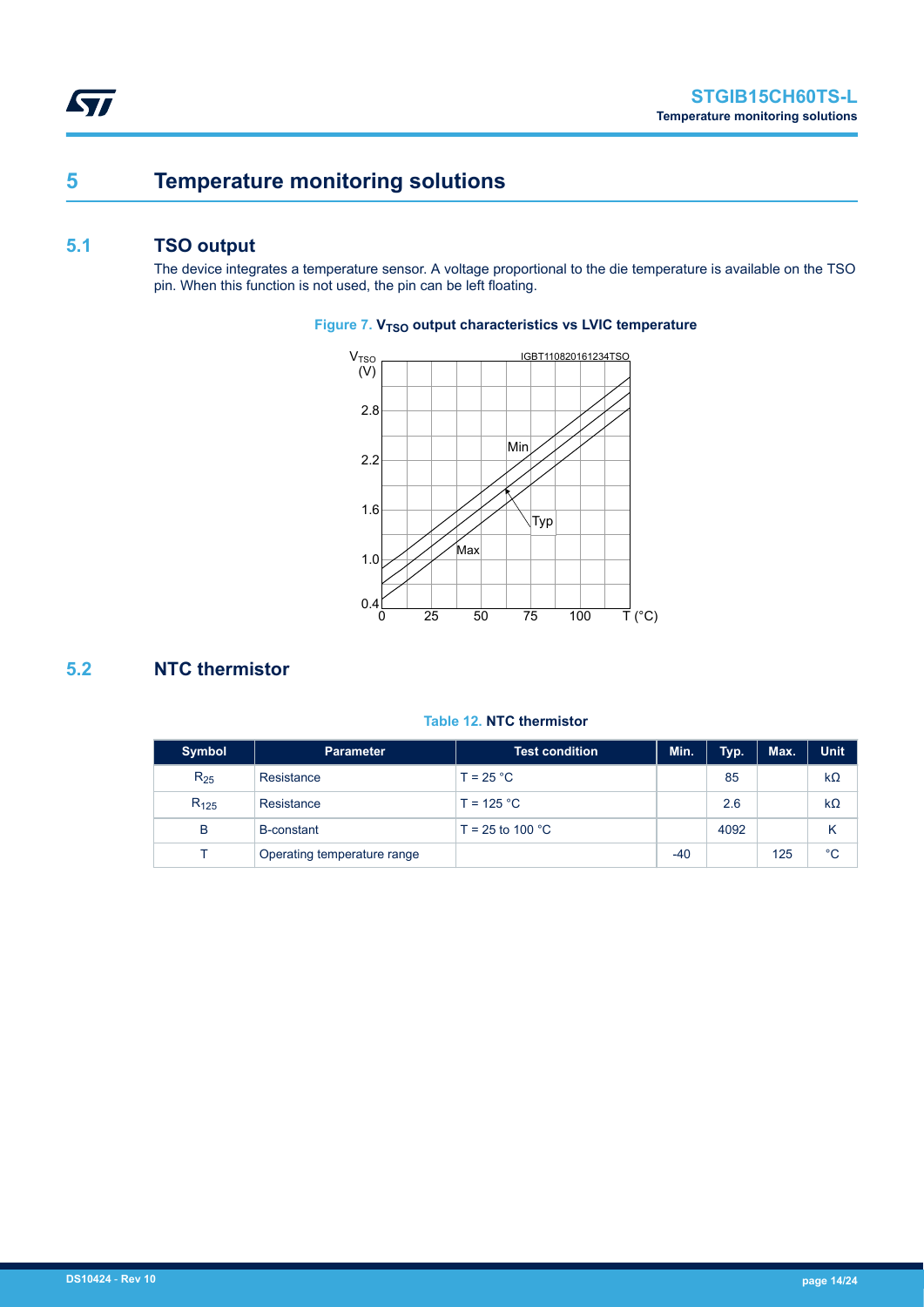





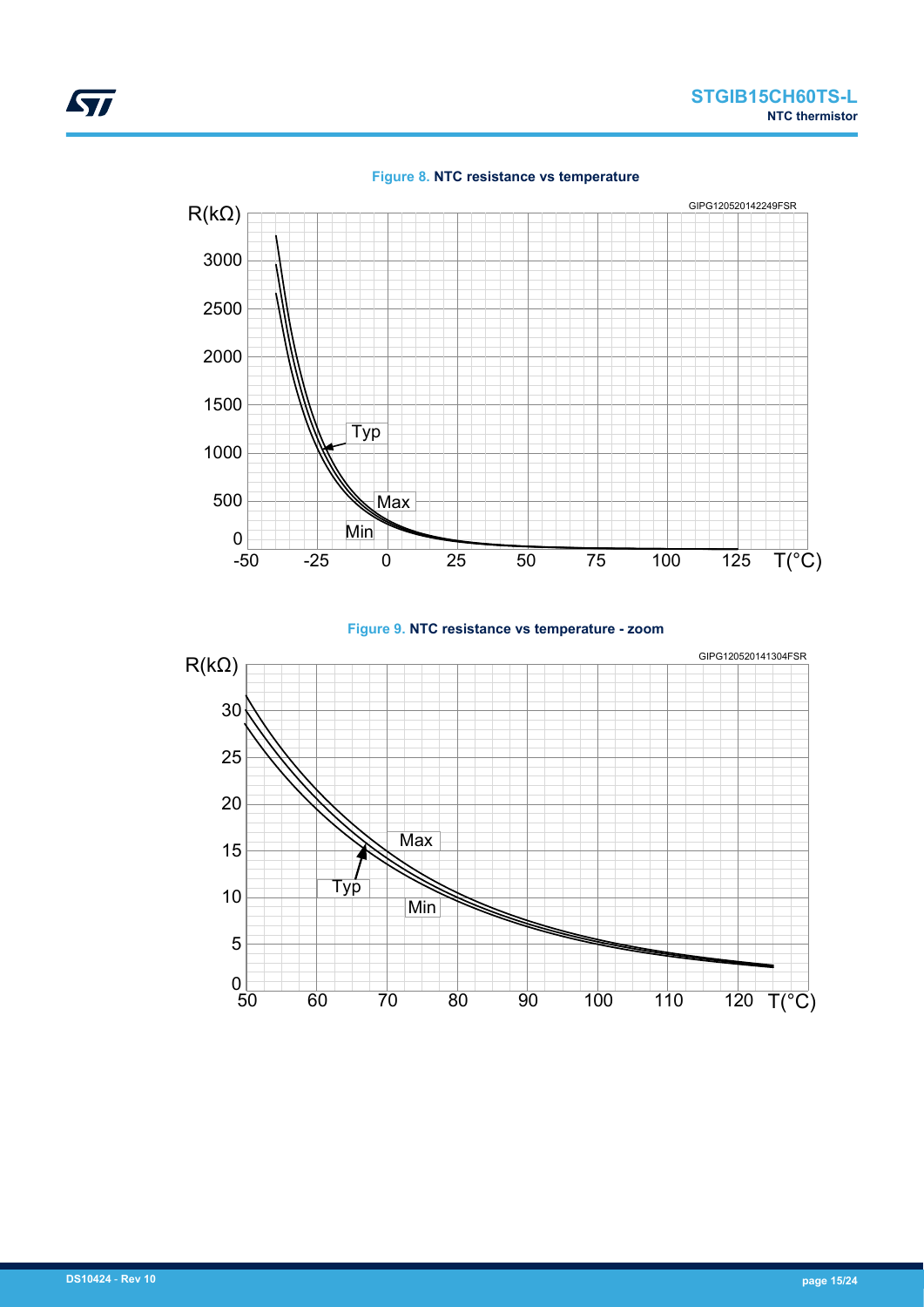# **6 Application circuit example**

<span id="page-15-0"></span>ST



**Figure 10. Application circuit example**

Application designers are free to use a different scheme according to the device specifications.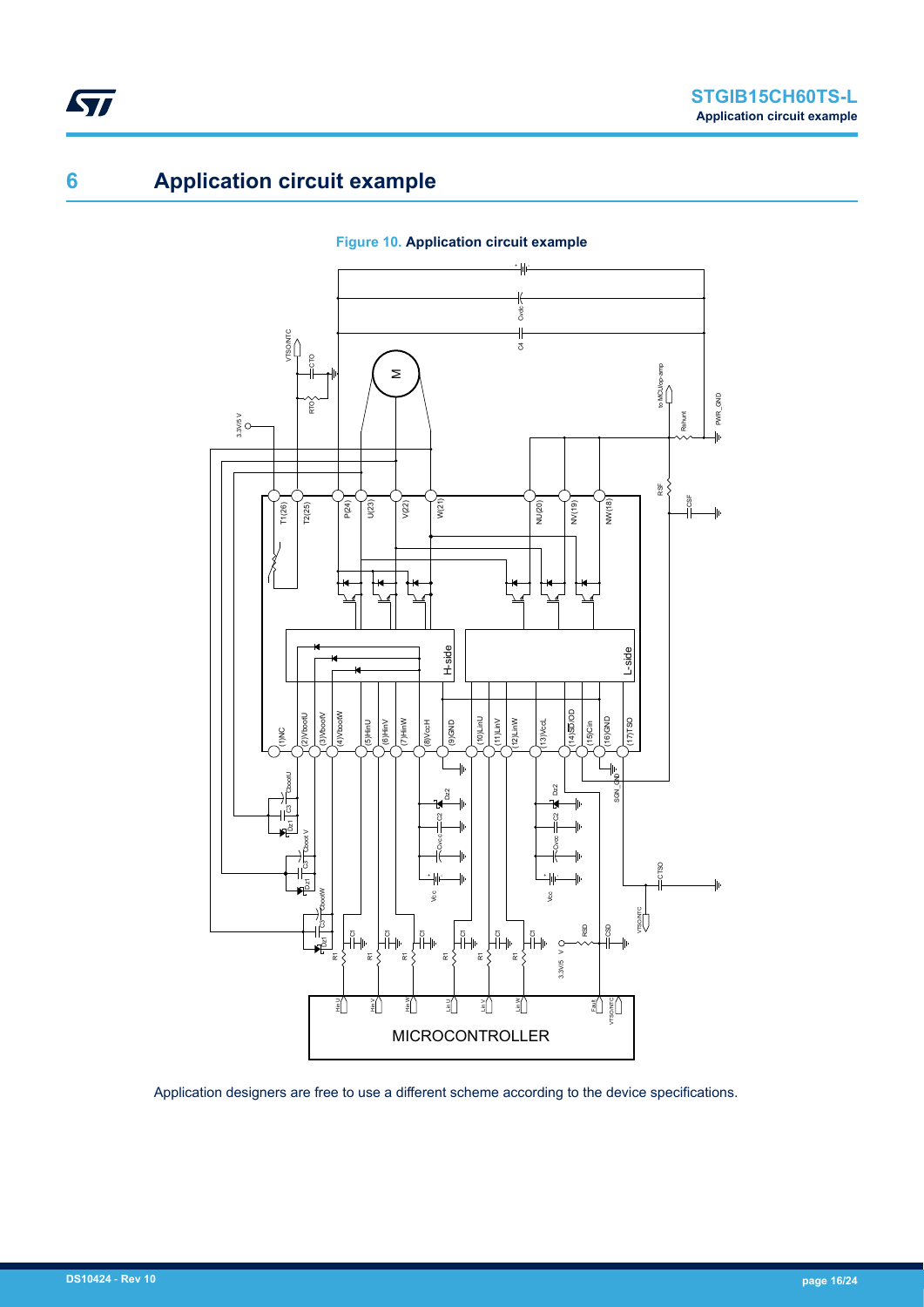## <span id="page-16-0"></span>**6.1 Guidelines**

- 1. Input signals HIN, LIN are active-high logic. A 100 kΩ (typ.) pull-down resistor is built-in for each input pin. To prevent input signal oscillations, the wiring of each input should be as short as possible and the use of RC filters  $(R_1, C_1)$  on each input signal is suggested. The filters should be with a time constant of about 100 ns and placed as close as possible to the IPM input pins.
- 2. The use of a bypass capacitor  $C_{VCC}$  (aluminum or tantalum) can reduce the transient circuit demand on the power supply. Besides, to reduce any high-frequency switching noise distributed on the power lines, a decoupling capacitor  $C_2$  (100 to 220 nF, with low ESR and low ESL) should be placed as close as possible to each  $V_{cc}$  pin and in parallel with the bypass capacitor.
- 3. The use of an RC filter ( $R_{SF}$ ,  $C_{SF}$ ) prevents protection circuit malfunctions. The time constant ( $R_{SF}$  x  $C_{SF}$ ) should be set to 1 µs and the filter must be placed as close as possible to the CIN pin.
- 4. The SD is an input/output pin (open-drain type if it is used as output). It should be pulled up to a power supply (i.e., MCU bias at 3.3/5 V) by a resistor value, which can keep the I<sub>od</sub> no higher than 5 mA (V<sub>OD</sub>  $\leq$ 500 mV when open-drain MOSFET is ON). The filter on  $\overline{SD}$  should be sized to get a desired re-starting time after a fault event and placed as close as possible to the SD pin.
- 5. A decoupling capacitor  $C_{TSO}$  between 1 nF and 10 nF can be used to increase the noise immunity of the TSO thermal sensor; a similar decoupling capacitor  $C_{OT}$  (between 10 nF and 100 nF) can be implemented if the NTC thermistor is available and used. In both cases, their effectiveness is improved if these capacitors are placed close to the MCU.
- 6. The decoupling capacitor  $C_3$  (100 to 220 nF with low ESR and low ESL) in parallel with each  $C_{boot}$  filters high-frequency disturbances. Both  $C_{boot}$  and  $C_3$  (if present) should be placed as close as possible to the U,V,W and V<sub>boot</sub> pins. Bootstrap negative electrodes should be connected to the U,V,W terminals directly and separated from the main output wires.
- 7. To prevent overvoltage on the V<sub>CC</sub> pin, a Zener diode (Dz1) can be used. Similarly on the V<sub>boot</sub> pin, a Zener diode (Dz2) can be placed in parallel with each  $C_{boot}$ .
- 8. The use of the decoupling capacitor  $C_4$  (100 to 220 nF, with low ESR and low ESL) in parallel with the electrolytic capacitor C<sub>Vdc</sub> prevents surge destruction. Both capacitors  $C_4$  and C<sub>Vdc</sub> should be placed as close as possible to the IPM  $(C_4$  has priority over  $C_{\text{vdc}}$ ).
- 9. By integrating an application-specific type HVIC inside the module, direct coupling to the MCU terminals without an optocoupler is possible.
- 10. Low inductance shunt resistors should be used for phase leg current sensing.
- 11. In order to avoid malfunctions, the wiring on N pins, the shunt resistor and PWR\_GND should be as short as possible.
- 12. The connection of the SGN\_GND to the PWR\_GND at one point only (close to the shunt resistor terminal) can reduce the impact of power ground fluctuation.

These guidelines ensure the device specifications for application designs. For further details, please refer to the relevant application note.

| Symbol            | <b>Parameter</b>                   | <b>Test conditions</b>                                                    | Min. | Typ. | Max. | <b>Unit</b> |
|-------------------|------------------------------------|---------------------------------------------------------------------------|------|------|------|-------------|
| $V_{PN}$          | Supply voltage                     | Applied between P-Nu, $N_V$ , $N_w$                                       |      | 300  | 400  | $\vee$      |
| $V_{\rm CC}$      | Control supply voltage             | Applied between V <sub>CC</sub> -GND                                      | 13.5 | 15   | 18   | $\vee$      |
| $V_{BS}$          | High-side bias voltage             | Applied between V <sub>BOOTi</sub> -OUT <sub>i</sub><br>for $i = U, V, W$ | 13   |      | 18   | $\vee$      |
| t <sub>dead</sub> | Blanking time to prevent arm-short | For each input signal                                                     | 1.0  |      |      | μs          |
| f <sub>PWM</sub>  | PWM input signal                   | $-40 °C < T_C < 100 °C$<br>$-40 °C < T_1 < 125 °C$                        |      |      | 20   | kHz         |
| Тc                | Case operation temperature         |                                                                           |      |      | 100  | $^{\circ}C$ |

#### **Table 13. Recommended operating conditions**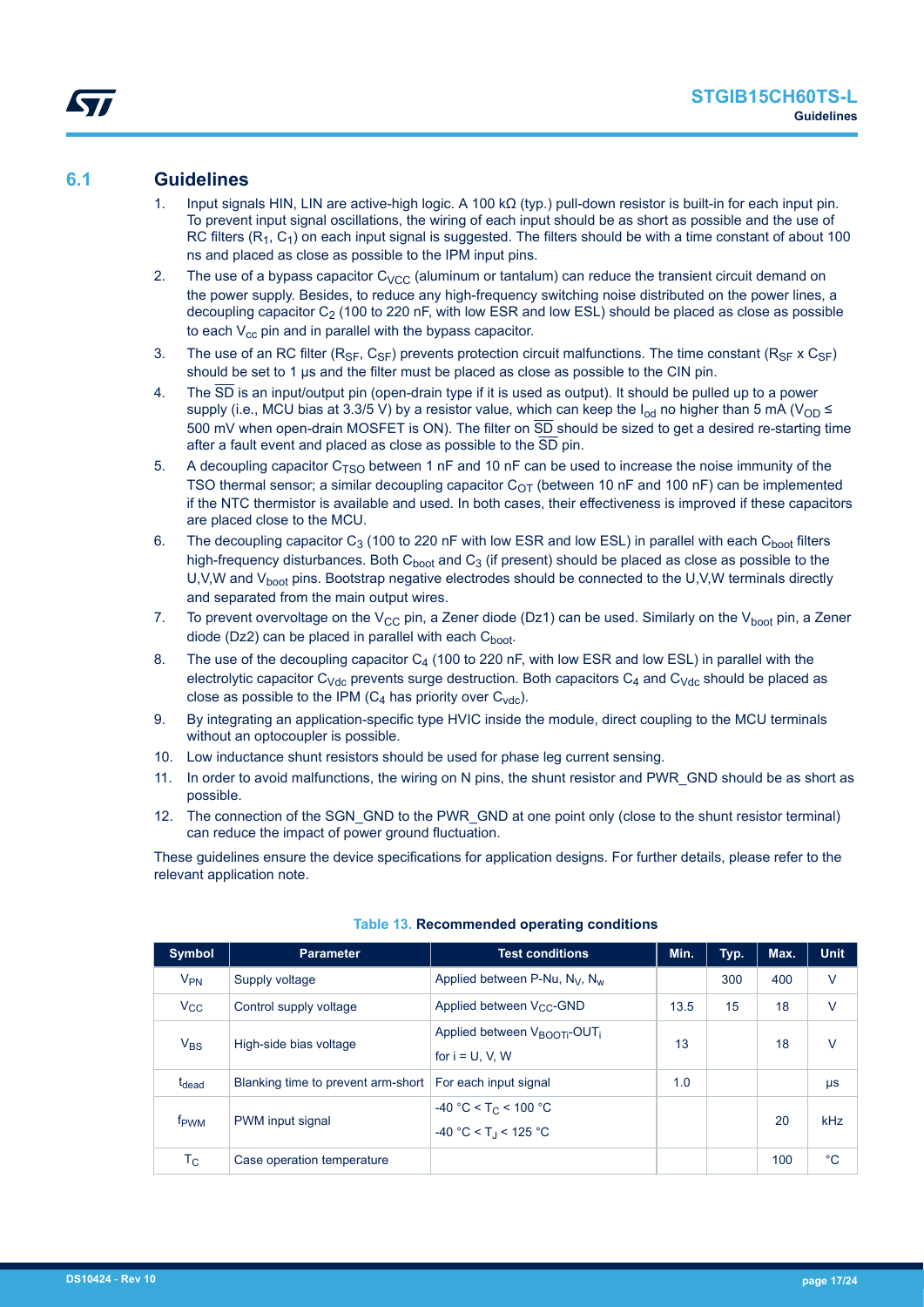

# **7 Electrical characteristics (curves)**

<span id="page-17-0"></span>*kyl* 













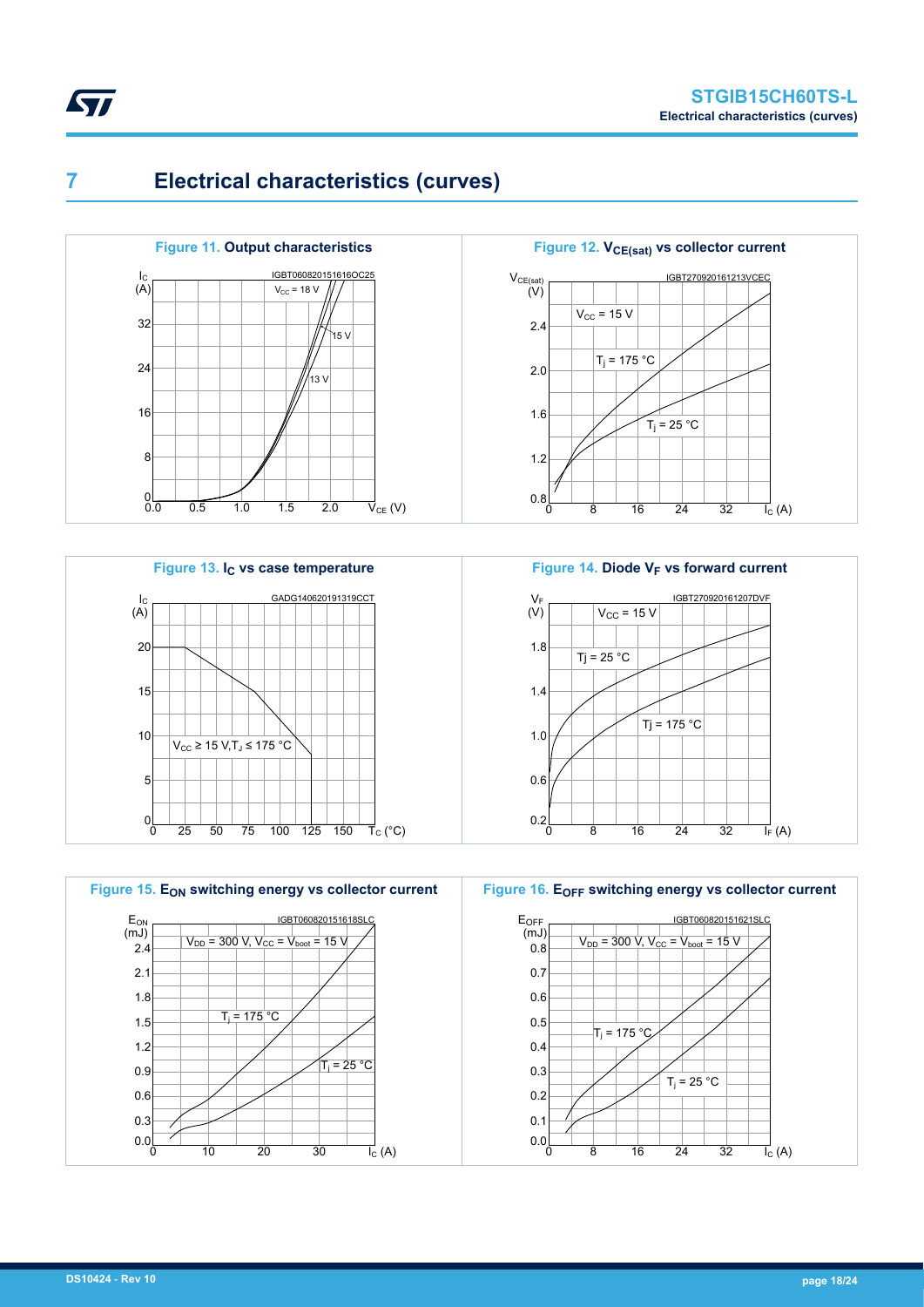

## **Figure 17. Thermal impedance**

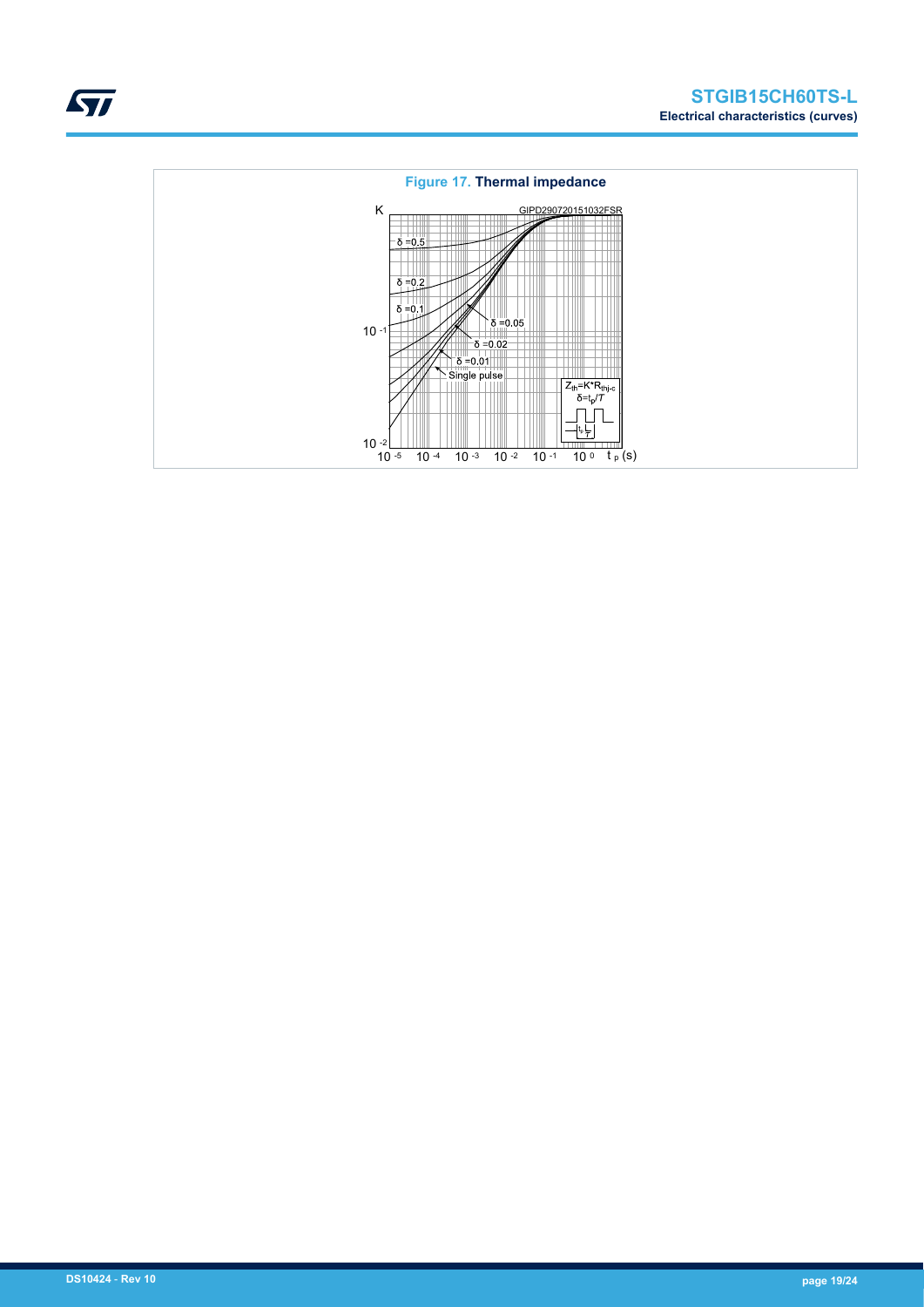<span id="page-19-0"></span>ST

# **8 Package information**

In order to meet environmental requirements, ST offers these devices in different grades of [ECOPACK](https://www.st.com/ecopack) packages, depending on their level of environmental compliance. ECOPACK specifications, grade definitions and product status are available at: [www.st.com.](http://www.st.com) ECOPACK is an ST trademark.

# **8.1 SDIP2B-26L type L1 package information**

 $\mathbf{c}$ 

 $B<sup>2</sup>$ 

 $_{\rm B2}$ 

B3



### **Figure 18. SDIP2B-26L type L1 package outline**

8450802\_7\_type\_L1\_IGBT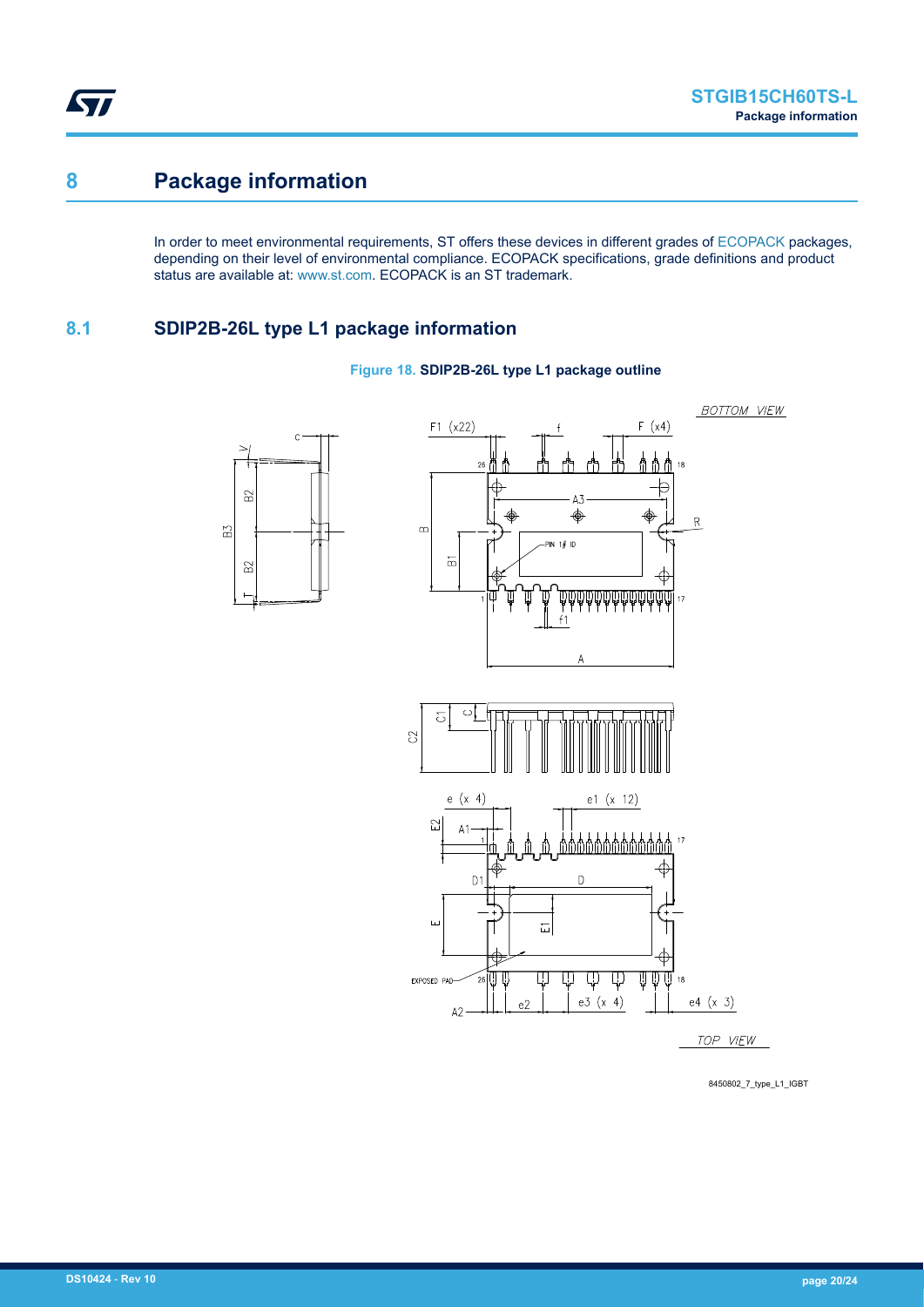| Ref.                    | <b>Dimensions (mm)</b> |       |             |  |  |
|-------------------------|------------------------|-------|-------------|--|--|
|                         | Min.                   | Typ.  | Max.        |  |  |
| $\overline{\mathsf{A}}$ | 37.50                  | 38.00 | 38.50       |  |  |
| A1                      | 0.97                   | 1.22  | 1.47        |  |  |
| A2                      | 0.97                   | 1.22  | 1.47        |  |  |
| A <sub>3</sub>          | 34.70                  | 35.00 | 35.30       |  |  |
| $\mathbf{C}$            | 1.45                   | 1.50  | 1.55        |  |  |
| $\sf B$                 | 23.50                  | 24.00 | 24.50       |  |  |
| <b>B1</b>               |                        | 12.00 |             |  |  |
| <b>B2</b>               | 13.90                  | 14.40 | 14.90       |  |  |
| <b>B3</b>               | 28.90                  | 29.40 | 29.90       |  |  |
| $\mathbf C$             | 3.30                   | 3.50  | 3.70        |  |  |
| C <sub>1</sub>          | 5.00                   | 5.50  | 6.00        |  |  |
| C <sub>2</sub>          | 13.50                  | 14.00 | 14.50       |  |  |
| $\mathsf D$             | 28.45                  | 28.95 | 29.45       |  |  |
| D <sub>1</sub>          | 2.725                  | 3.025 | 3.325       |  |  |
| $\mathbf{e}$            | 3.356                  | 3.556 | 3.756       |  |  |
| e <sub>1</sub>          | 1.578                  | 1.778 | 1.978       |  |  |
| e2                      | 7.42                   | 7.62  | 7.82        |  |  |
| e <sub>3</sub>          | 4.88                   | 5.08  | 5.28        |  |  |
| e4                      | 2.34                   | 2.54  | 2.74        |  |  |
| E                       | 11.90                  | 12.40 | 12.90       |  |  |
| E <sub>1</sub>          | 3.45                   | 3.75  | 4.05        |  |  |
| E2                      |                        | 1.80  |             |  |  |
| $\mathsf f$             | 0.45                   | 0.60  | 0.75        |  |  |
| f1                      | 0.35                   | 0.50  | 0.65        |  |  |
| F                       | 1.95                   | 2.10  | 2.25        |  |  |
| F1                      | 0.95                   | 1.10  | $1.25$      |  |  |
| ${\sf R}$               | 1.55                   | 1.575 | 1.60        |  |  |
| $\top$                  | 0.375                  | 0.40  | 0.425       |  |  |
| $\vee$                  | $0^{\circ}$            |       | $5^{\circ}$ |  |  |

## **Table 14. SDIP2B-26L type L1 package mechanical data**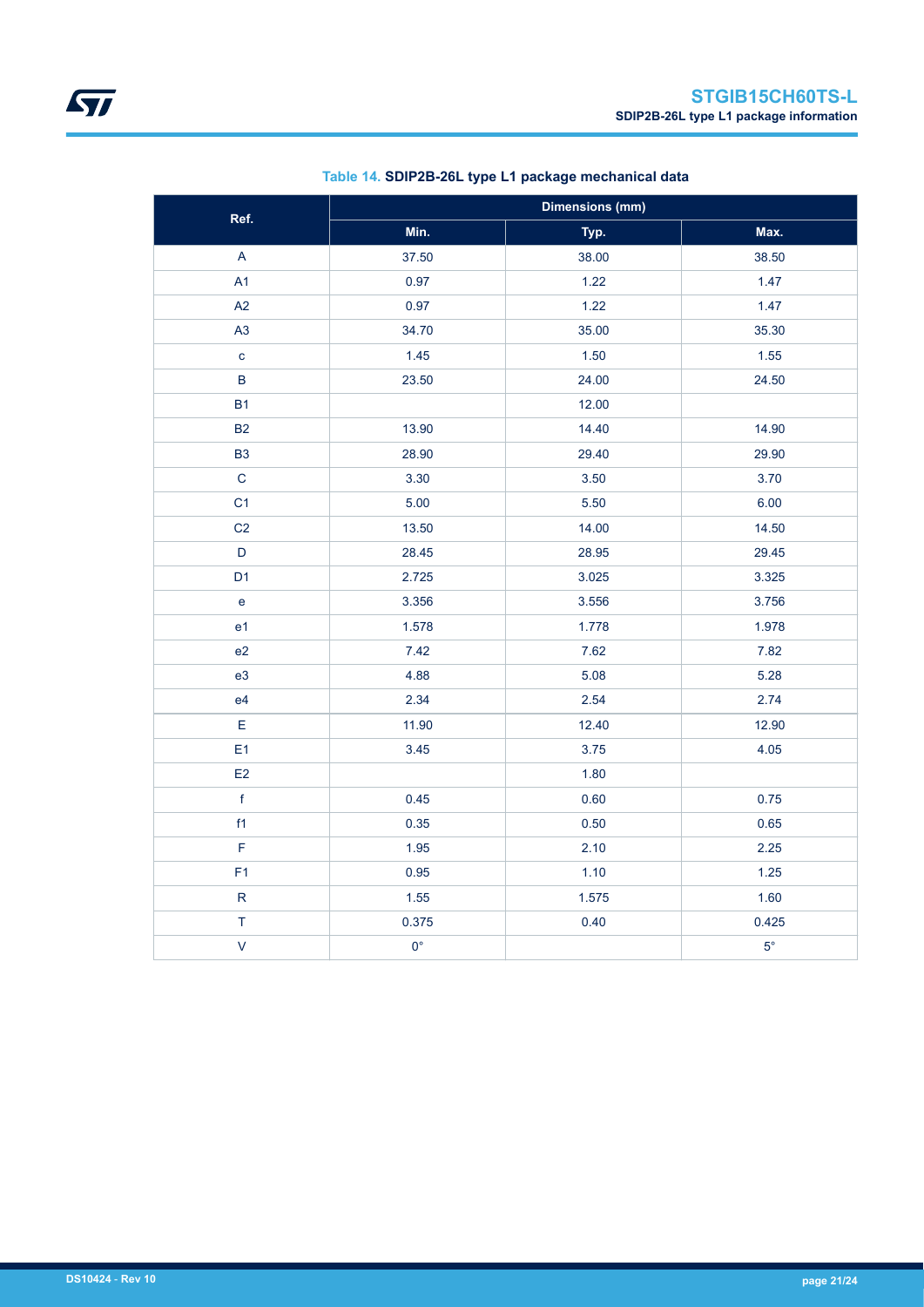# <span id="page-21-0"></span>**Revision history**

| <b>Date</b> | <b>Revision</b> | <b>Changes</b>                                                                                                                                                          |  |  |
|-------------|-----------------|-------------------------------------------------------------------------------------------------------------------------------------------------------------------------|--|--|
| 23-Jun-2014 | 1               | Initial release.                                                                                                                                                        |  |  |
| 27-Aug-2014 | $\overline{2}$  | Updated Table 1: Device summary.                                                                                                                                        |  |  |
|             |                 | Text and formatting changes throughout document. Updated cover page title<br>and <i>features</i> .                                                                      |  |  |
|             |                 | Updated Section 2: Absolute maximum ratings.                                                                                                                            |  |  |
| 06-Aug-2015 | 3               | Updated Section 3: Electrical characteristics.                                                                                                                          |  |  |
|             |                 | Updated Section 6: Recommendations.                                                                                                                                     |  |  |
|             |                 | Added Section 8: Electrical characteristics (curves).                                                                                                                   |  |  |
|             |                 | <b>Modified: Features</b>                                                                                                                                               |  |  |
| 09-Sep-2015 | 4               | Modified: Figure 1, 6 and 7<br>Datasheet promoted to preliminary data to production data                                                                                |  |  |
|             |                 | Minor text changes                                                                                                                                                      |  |  |
|             | 5               | Modified Table 7: "Static", Table 9: " High and low side drivers" and Table 11:<br>"Sense comparator (VCC = 15 V, unless otherwise is specified)"                       |  |  |
|             |                 | Modified Section 5.1: "Guidelines"                                                                                                                                      |  |  |
| 12-Oct-2016 |                 | Modified Figure 11: "VCE(sat) vs. collector current", Figure 12: "Diode VF<br>vs. forward current" and Figure 15: "VTSO output characteristics vs. LVIC<br>temperature" |  |  |
|             |                 | Updated Section 8.1: "SDIP2B-26L type L package information"                                                                                                            |  |  |
|             |                 | Minor text changes                                                                                                                                                      |  |  |
| 18-Nov-2016 | 6               | Updated Table 7: "Static".                                                                                                                                              |  |  |
| 09-Oct-2017 | 7               | Updated features in cover page and Table 12: "Fault timing".                                                                                                            |  |  |
|             |                 | Minor text changes.                                                                                                                                                     |  |  |
|             |                 | Removed maturity status indication from cover page.                                                                                                                     |  |  |
| 09-Jul-2018 | 8               | Updated Section: "Description" on cover page.                                                                                                                           |  |  |
|             |                 | Updated Section: "SDIP2B-26L type L package information".                                                                                                               |  |  |
|             |                 | Minor text changes                                                                                                                                                      |  |  |
|             | 9               | Added Figure 13. IC vs case temperature.                                                                                                                                |  |  |
| 01-Jul-2019 |                 | Updated Section 8.1 SDIP2B-26L type L1 package information.                                                                                                             |  |  |
|             |                 | Minor text changes.                                                                                                                                                     |  |  |
| 04-Oct-2021 | 10              | <b>Updated Section Features.</b>                                                                                                                                        |  |  |
|             |                 | Updated Table 4. Total system.                                                                                                                                          |  |  |

## **Table 15. Document revision history**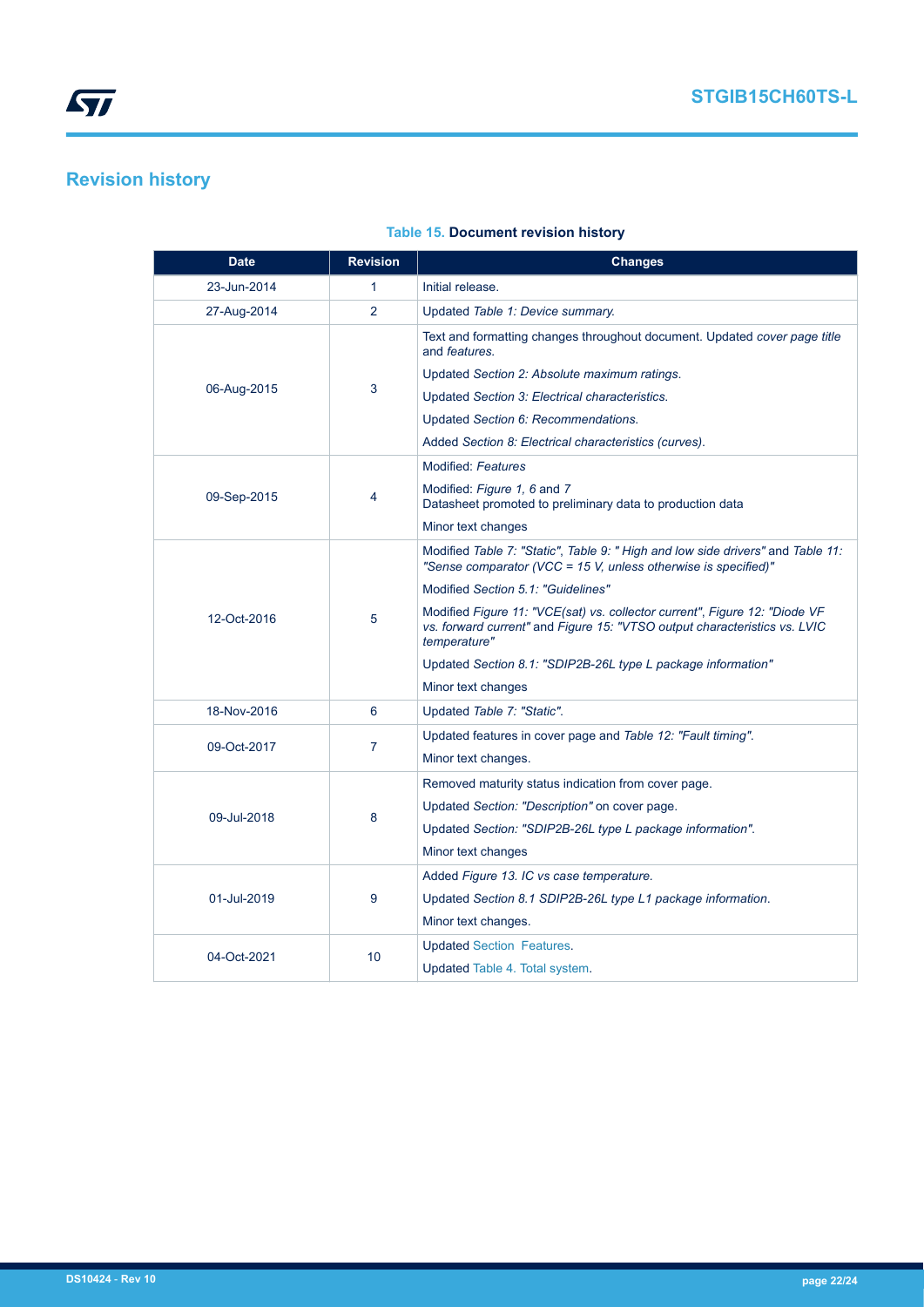

# **Contents**

| 1                       |     |  |  |  |
|-------------------------|-----|--|--|--|
| $\overline{2}$          |     |  |  |  |
|                         | 2.1 |  |  |  |
| $\overline{\mathbf{3}}$ |     |  |  |  |
|                         | 3.1 |  |  |  |
|                         | 3.2 |  |  |  |
| 4                       |     |  |  |  |
|                         | 4.1 |  |  |  |
| 5                       |     |  |  |  |
|                         | 5.1 |  |  |  |
|                         | 5.2 |  |  |  |
| 6                       |     |  |  |  |
|                         | 6.1 |  |  |  |
| $\overline{7}$          |     |  |  |  |
| 8                       |     |  |  |  |
|                         | 8.1 |  |  |  |
|                         |     |  |  |  |